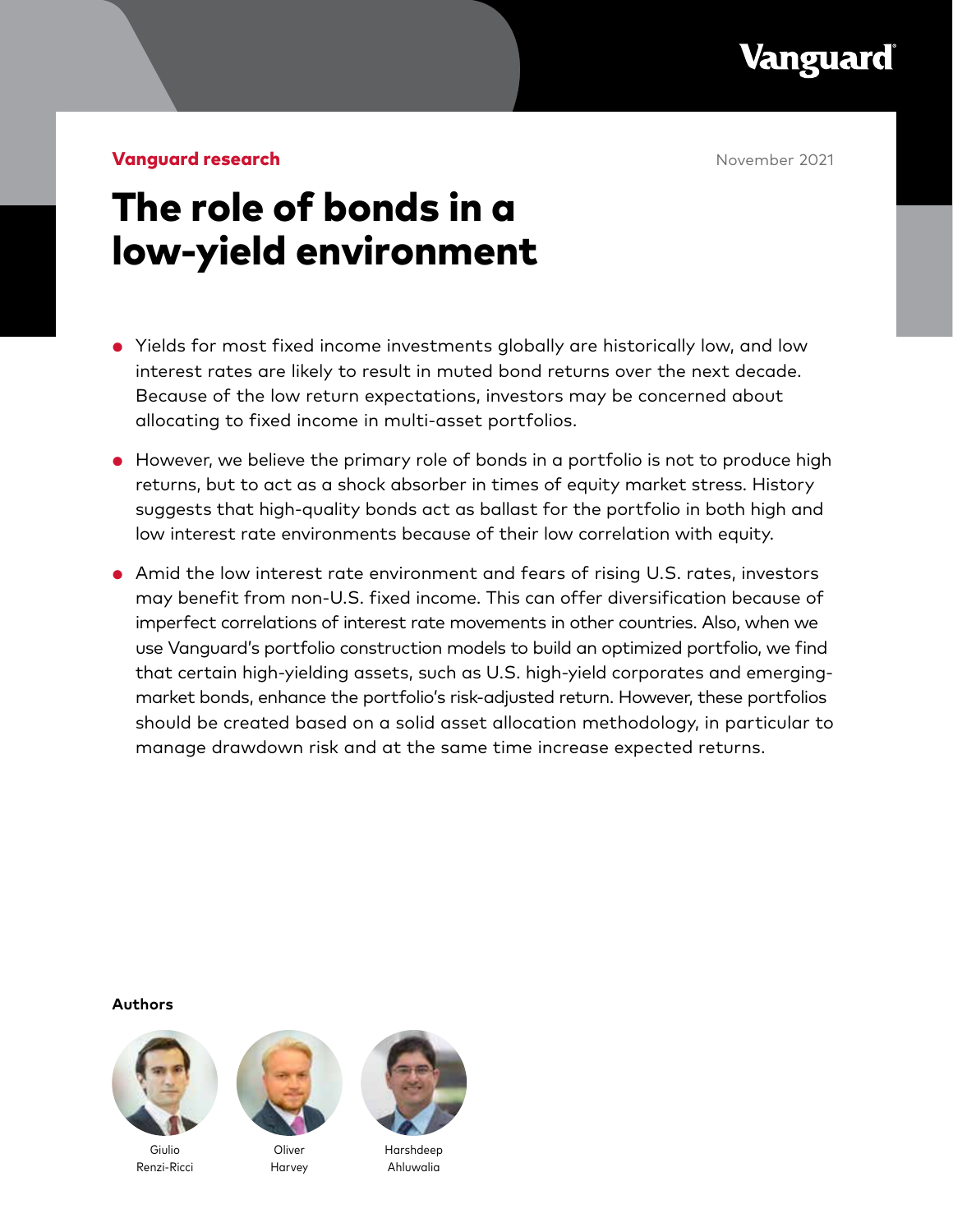Bond yields have been historically low for quite some time. For some countries that have adopted a negative interest rate policy, such as Japan and a few countries in Europe, 10-year government bond yields are still negative. The role of fixed income in portfolios, then, has come under increasing scrutiny, because the return that investors can expect from government and corporate bonds has fallen significantly over the last 10 years.

Despite the increase of more than 90 basis points in the 10-year U.S. Treasury note's yield from August 2020 through September 2021, rates are still low by historical standards. At the end of September 2021, the 10-year U.S. Treasury yield was 1.49%, compared with a historical average of 3.20% since January 2000. Yields of 10-year government bonds in the U.K., Germany, Australia, Canada, and Japan have experienced a similar trend: September 2021 yields were 1.02%, –0.20%, 1.49%, 1.51%, and 0.07%, compared with historical averages since January 2000 of 3.06%, 2.38%, 4.18%, 3.11%, and 0.88%, respectively.

With low bond yields and increasing uncertainty about rising rates that can hurt bond returns, it is understandable that some investors question the role of fixed income in a portfolio. Their main concern is the low expected return of bonds over the next decade.

In this paper, we address the main role that fixed income plays in a portfolio, which is to act as ballast in times of equity market stress.

First, we look at the correlation between bonds and equities, which provides a glimpse into the diversification benefit of bonds. We then focus on how, from a historical perspective, different types of fixed income investments have performed when equities nosedived. Then we discuss the elevated risk of equity market downturn over the next three years.

Next, we tackle the risk and impact of rising rates. While predicting interest rate movements is notoriously difficult, we illustrate that a negative price impact for bonds dictated by rising interest rates can be offset by reinvesting at higher yields over the longer term, even in a low-rate environment.

Finally, we use data from the Vanguard portfolio analytics service used by our financial advisor clients<sup>1</sup> to look at how these U.S. financial advisors are currently positioning their asset allocation. We compare this typical portfolio with an optimized portfolio that relies on our asset return forecasts using Vanguard Capital Markets Model® (VCMM) (Davis et al., 2014). This case study surfaces the potential benefits of allocating to certain investments and some common allocation pitfalls we observe.

**IMPORTANT: The projections and other information generated by the VCMM regarding the likelihood of various investment outcomes are hypothetical in nature, do not reflect actual investment results, and are not guarantees of future results. Distribution of return outcomes from VCMM are derived from 10,000 simulations for each modeled asset class. Simulations are as of March 31, 2021. Results from the model may vary with each use and over time. For more information, please see the Appendix.**

**<sup>1</sup>** This refers to all advisors' model portfolios that are part of Vanguard's Portfolio Analytics & Consulting (PA&C) service in the United States as well as Vanguard's Online Portfolio Analytics Tool. Advisors' portfolios are aggregated by equally weighting each advisor's portfolio across every asset class. Vanguard's PA&C was servicing around 14,000 different portfolios as of January 2019.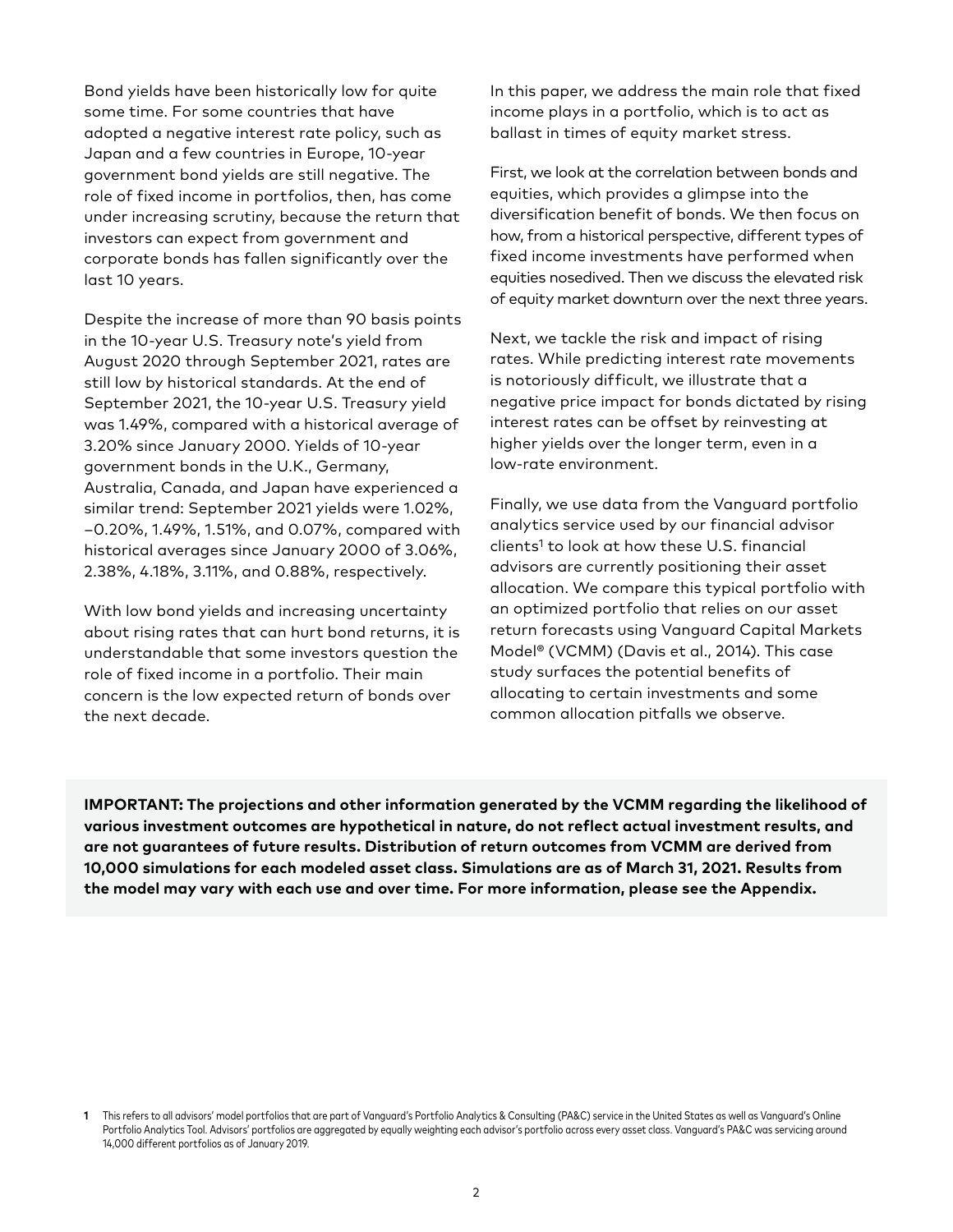# Bonds act as ballast during equity market downturns

While the expected return of equities is higher than that of fixed income over the long term, so is the volatility or risk. This is evident by the 21 corrections—defined as annual returns that represent declines of more than 20%—that the U.S. equity market has experienced since January 2000, using the MSCI USA Total Return Index as a proxy. The worst U.S. equities decline during this period was a return of –50.6%, from October 2007 to March 2009. It's important to diversify against this drawdown risk in a portfolio, using stable assets such as fixed income.

Correlation is probably the first metric that investors look at to understand the diversification potential between two assets in a portfolio.

The level of correlation can be as low as –100% and as high as 100%. An asset that has low correlation, typically less than 30%, with another asset is said to be a good diversifier.

The correlation between equities and bonds has changed over time and has bounced between negative and positive on multiple occasions, but it has been predominantly negative since the late 1990s (Ilmanen, 2003). **Figure 1** shows the threeyear rolling correlation from December 1975 to the end of March 2021 for different equity and bond index return pairs. As expected, the correlation between equities and high-quality fixed income tends to fluctuate and has been especially low since the 2000s. This provides a first insight that fixed income diversifies the equity risk in a portfolio.



**FIGURE 1.**

**Three-year rolling correlation between equity and bond returns**

U.S. equities / U.S. bonds 3-year correlation Global equities / Global bonds 3-year correlation U.S. equities / U.S. Treasuries 3-year correlation Global equities / Global treasuries 3-year correlation

**Notes:** Data are monthly returns in USD from December 31, 1975, to March 31, 2021. For global aggregate and government bonds, available data started on January 31, 1990, and September 29, 2000, respectively. U.S. equities are represented by the MSCI USA Total Return Index and global equities by the MSCI ACWI Total Return Index. U.S. aggregate bonds are represented by the Bloomberg U.S. Aggregate Index and Treasuries by the Bloomberg U.S. Treasury Index. Global aggregate bonds are represented by the Bloomberg Global Aggregate Index Value (USD Hedged) and global treasuries by the Bloomberg Global Aggregate Treasuries Index (USD Hedged).

**Source:** Bloomberg.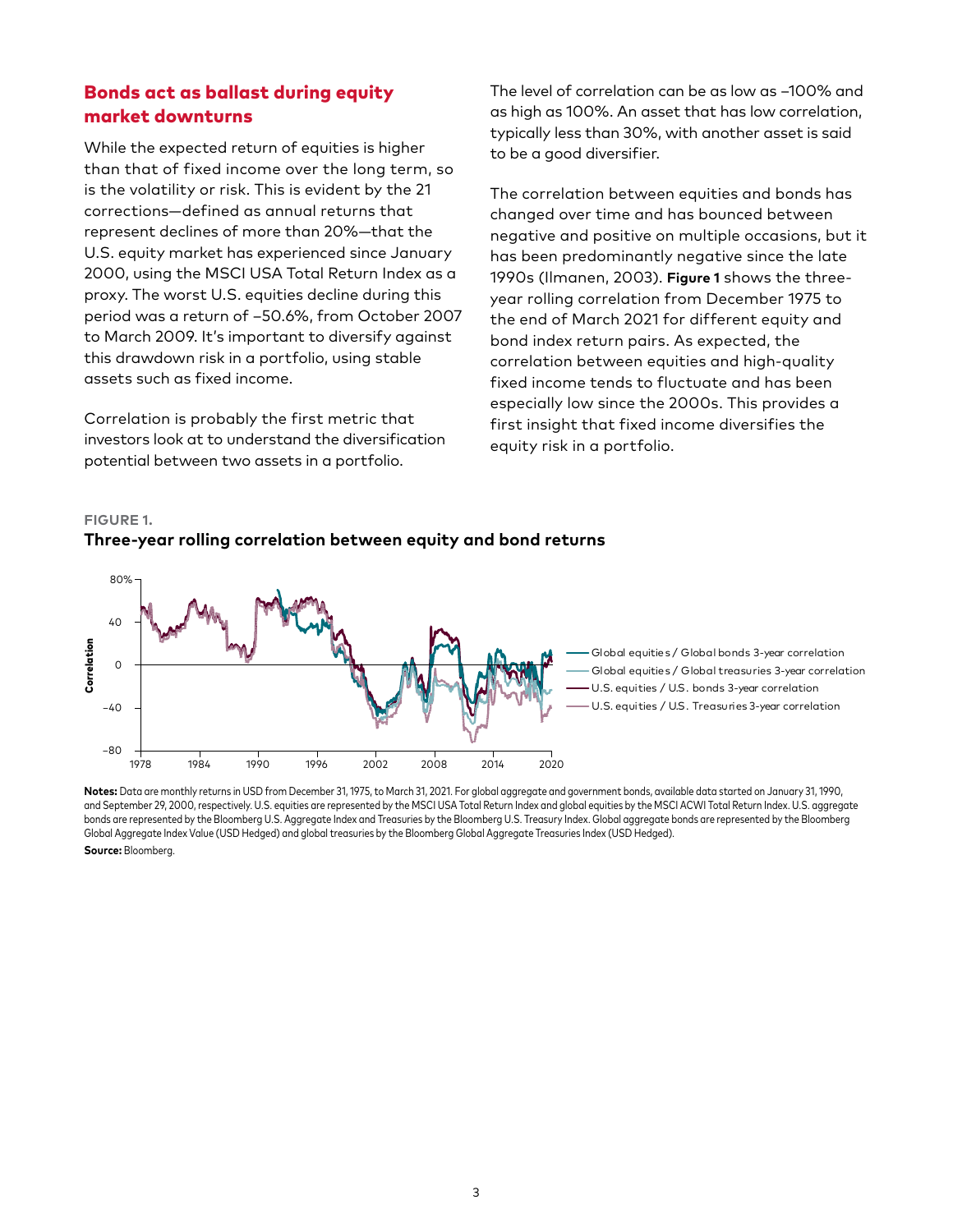## Will the correlation between equities and bonds change direction?

We must note that if the correlation between equity and fixed income were subject to a structural change and reverted to being positive, as it was in the 1980s, the diversification benefits of fixed income would be muted. The dynamics affecting the relationship between equity and bond returns are complex and beyond the scope of this paper; however, one of the key drivers of the equity-bond correlation is the correlation between economic growth and interest rates (Shen and Weisberger, 2021). If economic growth and rates tend to move in the same direction, the correlation between equities and bonds will tend to be negative.

The relationship between economic growth and interest rates is predominantly a function of fiscal and monetary policy. The introduction of more transparent monetary policies, forward guidance, and inflation targeting have helped central banks react to economic shocks in a more systematic and predictable way.

More specifically, central banks tend to cut interest rates during recessions and raise them during periods of strong economic growth to prevent inflation. This mechanism naturally leads to a positive relationship between economic activity and rates and, consequently, a negative correlation between equities and bonds. Governments are focusing more on sustainable levels of debt to GDP. They are thus preventing the potentially vicious cycle of higher rates, because of increasing credit risk, and low growth that could lead to a positive correlation between equity and bond returns. We do not anticipate that monetary and fiscal policies will substantially change in the future, which supports our base case that the correlation between equities and bonds will stay negative for the foreseeable future.

However, correlation tells only part of the story. Correlation provides an estimate of how two variables are linearly related. That means, for example, that if we assume the correlation between equities and government bonds to be negative, we expect that when equity returns are below their historical mean, government bond returns will be above their historical mean, and vice versa.

Correlation has two main limitations: It provides only an estimate of the average relationship, whereas investors are generally more interested in how bonds respond when equities plummet. And it does not indicate the magnitude of the relationship between equities and bonds. In fact, correlation does not tell us anything about how much bond returns might increase during an equity market downturn. For these reasons, it is important to assess the actual performance of different assets, including bonds, when U.S. equities have performed poorly.

**Figure 2** quantifies the performance of fixed income assets during periods of poor equity performance. Looking at the months when U.S. equity returns were in the lowest decile, since January 1988, we plot the median return for other assets in the same months. Consistent with previous studies (e.g., Westaway and Thomas, 2013, Philips et al., 2013, and Renzi-Ricci and Baynes, 2021), the figure shows how the negative correlation we observed in Figure 1 works to the investor's benefit, with high-quality bonds exhibiting positive returns in contrast to the negative returns of equities and other riskier assets such as real estate investment trusts (REITs) and commodities.

Figure 2 also illustrates that even during the worst decile of U.S. equity returns, emergingmarket equities (–8.7%) and global ex-U.S. equities (–7.8%) actually performed worse than their U.S. counterparts (–7.2%). This shows that globally diversifying an equity portfolio may not be enough to offer protection against U.S. equity underperformance because of the correlation across global equity markets. If an investor is seeking greater downside protection against U.S. equity market risk, then a well-diversified portfolio containing stocks and bonds seems to be the answer. In fact, during periods of equity market stress, high-quality fixed income acted as ballast, cushioning the losses in the equity portion of the portfolio.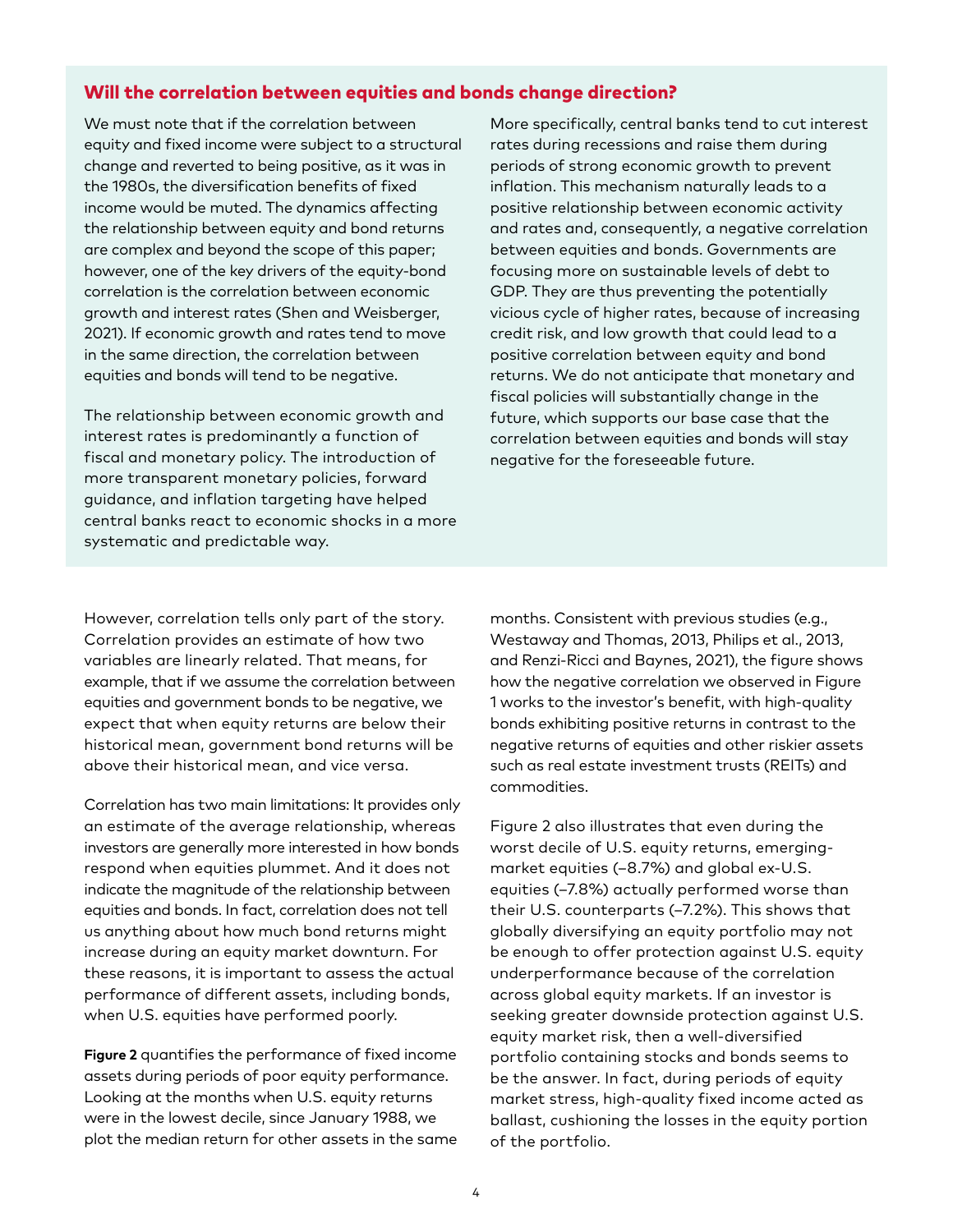#### **FIGURE 2.**

**Median return of various assets during the worst decile of monthly U.S. equity returns from January 1988 to March 2021**



Fixed income assets

**Other assets** 

**Notes:** Emerging-market equities are represented by the MSCI Emerging Markets Index; global ex-U.S. equities by the MSCI AC World ex-USA Index; U.S. equities by the Dow Jones U.S. Total Stock Market Index; U.S. REITs by the FTSE/NAREIT Real Estate Index; U.S. dividend equities by the Dow Jones U.S. Select Dividend Index; commodities by the Bloomberg Commodity Index; U.S. high-yield bonds by the Bloomberg U.S. Corporate High Yield Bond Index; emerging-market bonds by the Bloomberg EM USD Sovereign Index; floating rate bonds by the Credit Suisse Leveraged Loan Index; U.S. cash by U.S. Government 3-Month T-Bill Yield; U.S. corporate bonds by the Bloomberg U.S. Corporate Index; global ex-U.S. bonds by the Bloomberg Global Aggregate ex-USD Bond Index; U.S. bonds by the Bloomberg U.S. Aggregate Bond Index; U.S. municipal bonds by the Bloomberg Municipal Bond Index; and U.S. Treasury bonds by the Bloomberg U.S. Treasury Bond Index. All data begin in January 1988, other than the Dow Jones U.S. Select Dividend Index, which begins in January 1992; the Bloomberg Commodity Index, in February 1991; the Bloomberg U.S. Corporate High Yield Bond Index, in February 1988; the Credit Suisse Hedge Fund Index, in January 1994; the Bloomberg EM USD Sovereign Index, in January 1993; and the Bloomberg Global Aggregate ex-USD Bond Index, in January 1990 (unhedged) and in February 1990 (hedged).

**Sources:** Bloomberg and FactSet.

Of course, bonds are not all created equal. Some of the riskier, lower-quality bonds can more closely resemble equities during periods of equity market stress. Notably, high-yield credit and emergingmarket bonds did have median negative returns over the sample period. However, their returns were still less negative than the equity returns. On the other hand, U.S. Treasury bonds, U.S. aggregate bonds, and global ex-U.S. bonds did provide more significant protection, delivering positive returns ranging from 0.76% to 1.65%.

The key point is that bonds are part of a multiasset portfolio not to provide high returns, but rather to hedge against the risk of severe equity shocks, with government bonds in particular playing a critical role in diversifying risk during equity market corrections.

If this is the case, the next logical question is: What are the odds of an equity market correction?

# The likelihood of an equity market correction

As we discussed in our *Vanguard Economic and Market Outlook for 2021,*2 even though global equity markets lost almost a third of their value in March 2020, markets have rebounded sharply. Global equities, as measured by the FTSE All-World Index, returned 55.1% for the year ended March 2021.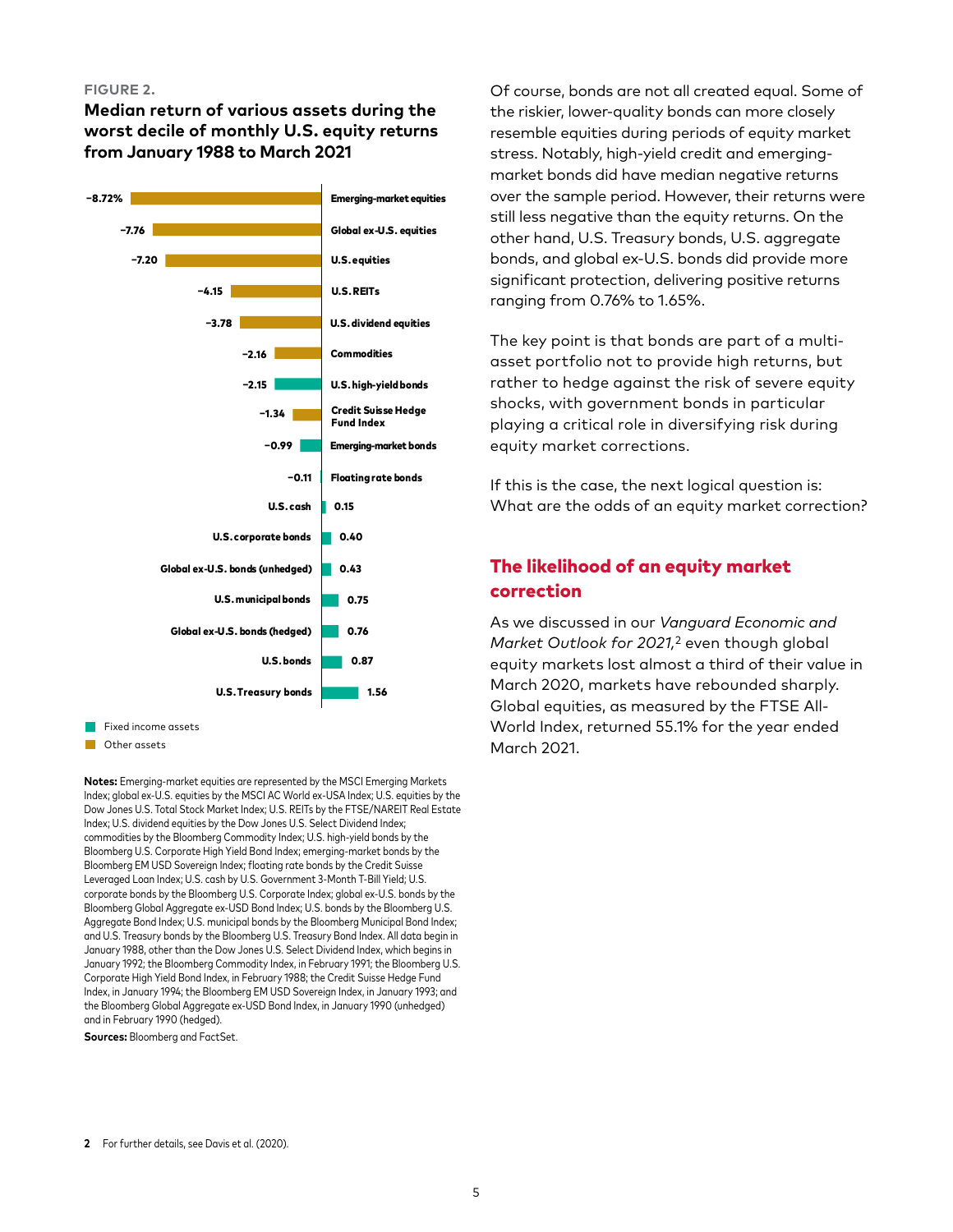Given the current high U.S. equity market valuations, the risk of a sharp downturn (defined as a drop of greater than 20% peak to trough) over the next three years, as shown in **Figure 3**, remains elevated at 18%. We estimate a 15% probability of a 20% downturn for global equities. We also estimate that U.S. equities have a 46% and global equities a 43% probability of decreasing by more than 10% over the next three years. These figures are higher than our long-term equilibrium estimates.

#### **FIGURE 3.**

## **Probability of equity market correction over the next three years**



**Notes:** Probabilities correspond to the percentage of U.S. equity and global equity in 10,000 VCMM simulations that experience declines over the next three years, in USD. Returns do not take into account management fees and expenses, nor do they reflect the effect of taxes. Returns do reflect reinvestment of dividends and capital gains. The dashed yellow lines represent the probabilities for global equity in the market's long-term equilibrium state.

**Source:** Vanguard, as of March 31, 2021.

Overall, these metrics suggest a higher-thannormal probability of equity market correction over the short to medium term. This creates a stronger case for building well-diversified multiasset portfolios with strong hedging characteristics. The role of bonds as a diversifying asset class is therefore more important than ever.

#### Bonds in a low and rising rate environment

The enhanced probabilities of an equity market downturn create a compelling argument for holding bonds in a portfolio. Nevertheless, this relies on the assumption that the diversification benefits of bonds in the current yield environment are the same as those that investors have experienced since the late 1990s. For instance, do bonds also act as ballast in a rising rate environment? Investors often question this assumption. In this section, we expand our analysis and focus on the diversification properties of fixed income securities in a low and rising rate environment.

## Predicting interest rate changes is notoriously difficult

It is worth acknowledging how difficult it is to accurately predict how and when interest rates will change. Predictions of rising rates over the last decade have been proven wrong time and time again. For example, investors often look at the implied forward rate as a proxy for future expected rates.3 As also illustrated in Davis et al. (2010), **Figure 4** shows the evolution of the U.S. federal funds effective rate from January 2008 to March 2021 and the market implied forward rates up to two years, at any point in time.

**<sup>3</sup>** We do acknowledge that market implied forward rates are not necessarily unbiased proxies for market expectations of future short-term rates (see Ilmanen, 1996). The difference between implied forward rates and expected future short-term rates is called "term premium" and it has historically been positive. That is also one of the reasons why yield curves are, most of the time, upward sloping, unless markets expect an economic downturn in the near future.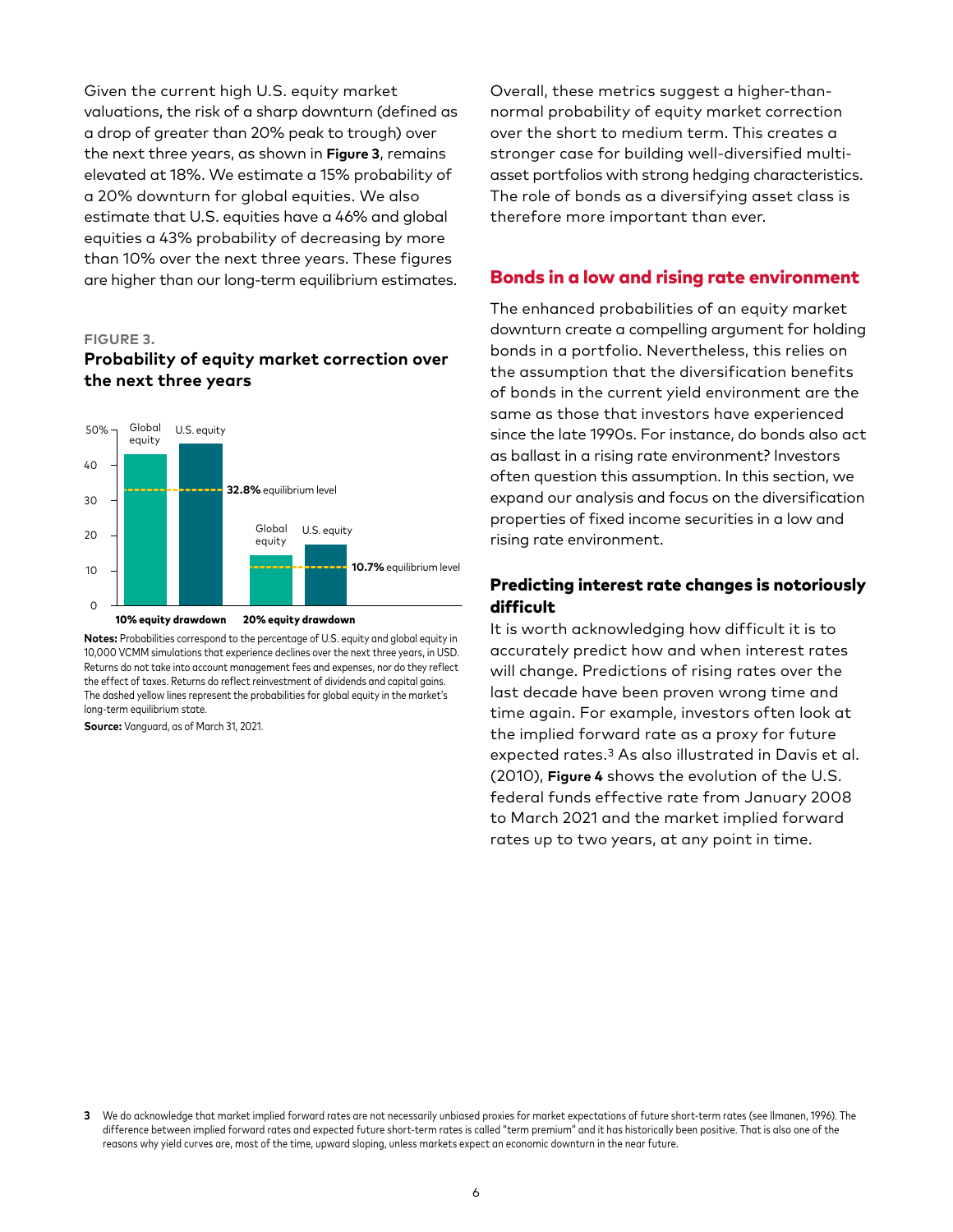## **FIGURE 4. U.S. federal funds effective rate and forward rates**



**Notes:** Monthly data are from January 31, 2008, to March 31, 2021. The federal funds effective rate is annualized. Forward rates are based on futures contracts with tenor of up to 2 years.

**Source:** Bloomberg.

The chart shows that although in most periods the market implied forward U.S. federal funds rate was expected to rise, the realized federal funds rates kept falling and ended significantly lower than the market predictions. This is just another example of how hard it can be, even for professional investors and the market as a whole, to accurately predict interest rate changes.

# The different components of bond returns and rising rates

Although interest rate movements are hard to predict, investors still care a great deal about them because they directly affect the return of fixed income investments. This is understandable: Unlike other investments, such as equities, bonds have a well-defined stream of coupon payments.

Because of this income stream, bonds are uniquely affected by interest rate movements. If interest rates rise, bond prices will fall, reducing the total return on the investment. The opposite is true if interest rates fall. When analyzing expected bond returns, investors rely heavily on duration. Duration is the sensitivity of a bond's price to changes in interest rates. Although duration is useful for rough estimates, it presents two key limitations:

- It assumes a parallel shift of the yield curve, where yields of all maturities shift equally. This is a simplistic view of how interest rates will change over time.
- It can estimate instantaneous price return or capital gain/loss, but investors are best served by considering total returns over time. That is, the interest payments should not be ignored.

While rising interest rates can mute the performance of bonds over short time horizons, the impact of rising rates is often misunderstood.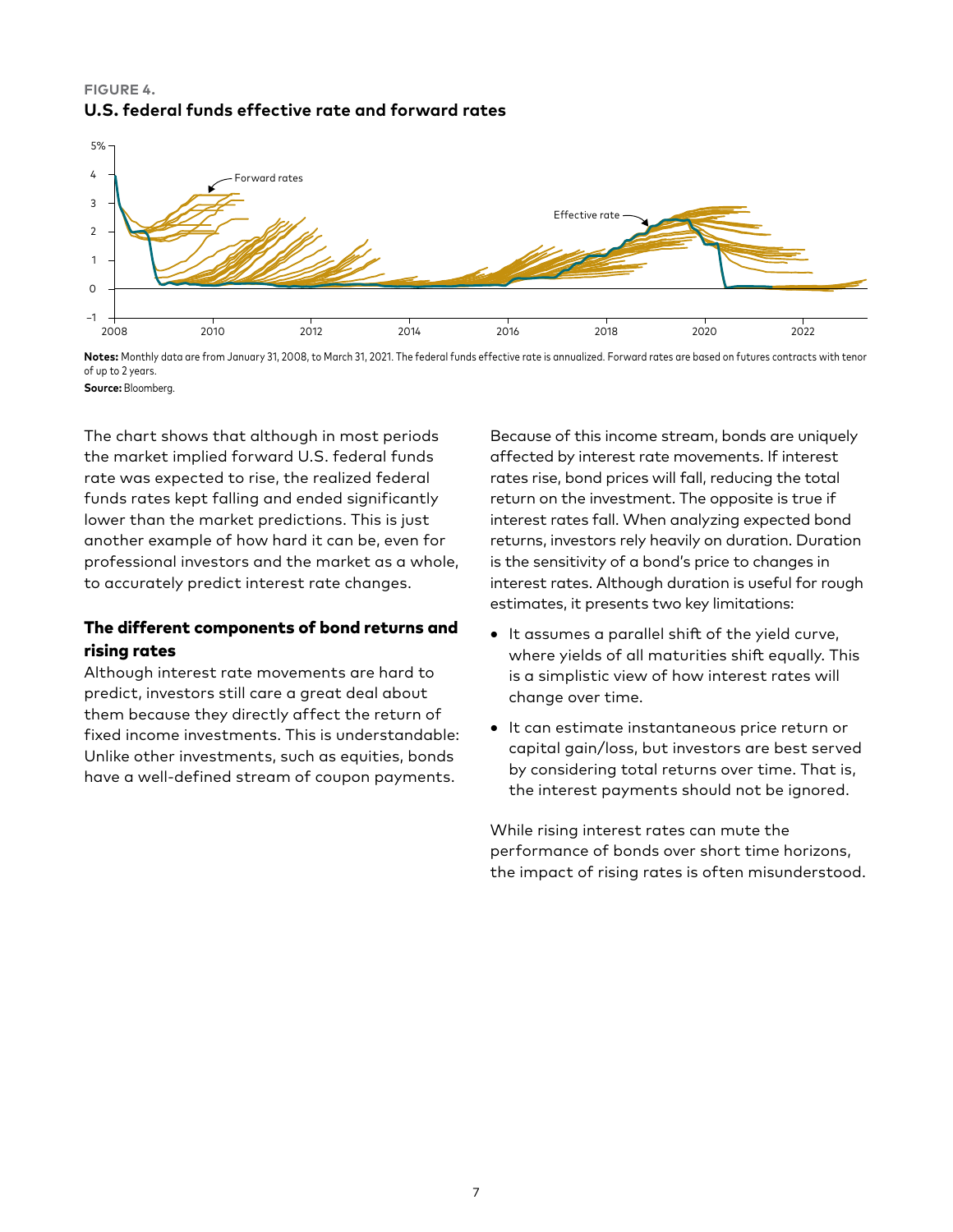Bond total returns have two main components: price return and return from income. Changes to interest rates cause these two components to move in opposite directions. Medium- to long-term investors should care about bond total returns instead of the negative short-term impact on bond prices. In fact, as we show in **Figure 5**, the long-term performance of bond investments has come mostly from income return, not price return. While many investors may be concerned about the risk of a capital loss, it is important to consider any investment from the perspective of total return. This is better illustrated by looking at the evolution of the return components of a constant-maturity 5-year U.S. Treasury investment.

## **FIGURE 5. Price return and total return for U.S. aggregate bonds**



**Notes:** Monthly data are from December 31, 1999, to March 31, 2021. U.S. aggregate bonds are represented by the Bloomberg U.S. Aggregate Index in USD. All bond income is assumed to be reinvested.

**Source:** Bloomberg.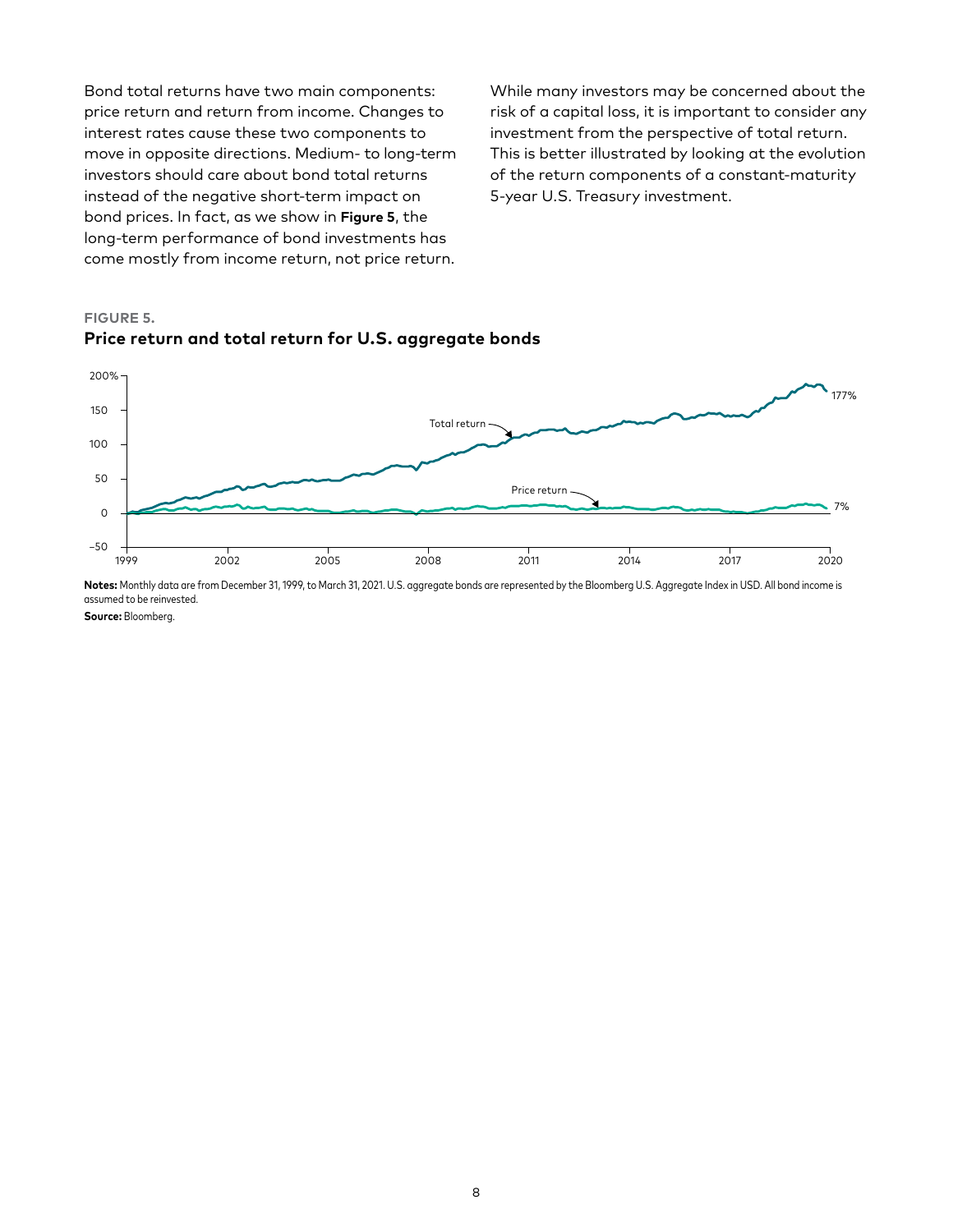**Figure 6** illustrates future returns that would be realized based on the changes in interest rates implied by the forward curve as of the end of March 2021.4 As do Westaway, Schlanger, and Kesidis (2015), Figure 6a shows that even though the stream of price returns is negative over the next five years, the investor's total return is actually positive in every single year. This is because the negative price impact dictated by the upward slope of the U.S. Treasury yield curve is more than offset by reinvesting in Treasury bonds that have higher yields.

In Figure 6b, we go one step further and assume that immediately after an investor purchases the 5-year Treasury note at the beginning of the first year, the yield curve shifts upward by 50 basis

points across all maturities in addition to the rise in rates implied by the forward curve. (A basis point is one-hundredth of a percentage point.) In this case, the one-year impact on the price return is noticeably more severe (–2.8% versus –0.9%) and, after two years, the cumulative total return of the investment is still negative at –1.1%. However, by the end of the fifth year, an investor would have reinvested at higher yields and, even in this extreme case, realized a cumulative total return of 5%.

Clearly, just focusing on capital losses ignores the bigger picture. In an environment where rates are expected to rise, the higher yields of longer-term bonds reflect the trade-offs of short-term capital loss versus higher income. In other words, investors suffer a short-term pain for a long-term gain.

#### **FIGURE 6.**

## **The return components of a 5-year U.S. Treasury investment**

a. 5-year U.S. Treasury spot curve

|                                | Year 1   | Year 2  | Year 3   | Year 4  | Year 5  |
|--------------------------------|----------|---------|----------|---------|---------|
| Yield change (basis points)    | 47       | 46      | 35       | 22      | 12      |
| Income return                  | 1.0%     | 1.4%    | 1.9%     | 2.3%    | 2.5%    |
| Price return                   | $-0.9\%$ | $-1.2%$ | $-1.0\%$ | $-0.6%$ | $-0.4%$ |
| Annual total return            | 0.1%     | 0.3%    | 0.9%     | 1.6%    | 2.1%    |
| <b>Cumulative total return</b> | 0.1%     | 0.3%    | 1.2%     | 2.9%    | 5.0%    |

b. 5-year U.S. Treasury spot curve with a +50-basis-point parallel shift at the beginning of Year 1

|                             | Year 1  | Year 2   | Year 3   | Year 4  | Year 5  |
|-----------------------------|---------|----------|----------|---------|---------|
| Yield change (basis points) | 96      | 46       | 35       | 22      | 12      |
| Income return               | 1.0%    | 1.9%     | 2.4%     | 2.7%    | 3.0%    |
| Price return                | $-2.8%$ | $-1.2%$  | $-1.0\%$ | $-0.6%$ | $-0.4%$ |
| Annual total return         | $-1.9%$ | 0.8%     | 1.4%     | 2.1%    | 2.6%    |
| Cumulative total return     | $-1.9%$ | $-1.1\%$ | 0.3%     | 2.4%    | 5.0%    |

Notes: The U.S. Treasury spot curve is derived from active U.S. Treasury bonds as of March 31, 2021. Figure 6a shows the returns of a 5-year U.S. Treasury investment, assuming rates change following the forward curve derived from the spot curve as of March 31, 2021. Figure 6b assumes that the U.S. Treasury spot curve has a positive 50-basis-point parallel shift at the very beginning of Year 1, just after the investor has purchased the 5-year Treasury note.

**Source:** Bloomberg.

We assume that an investor purchases a 5-year U.S. Treasury note, holds it for one year, and then sells it, reinvesting the proceeds in a new 5-year U.S. Treasury note. This approximates the performance characteristics of a portfolio, where maturity stays constant.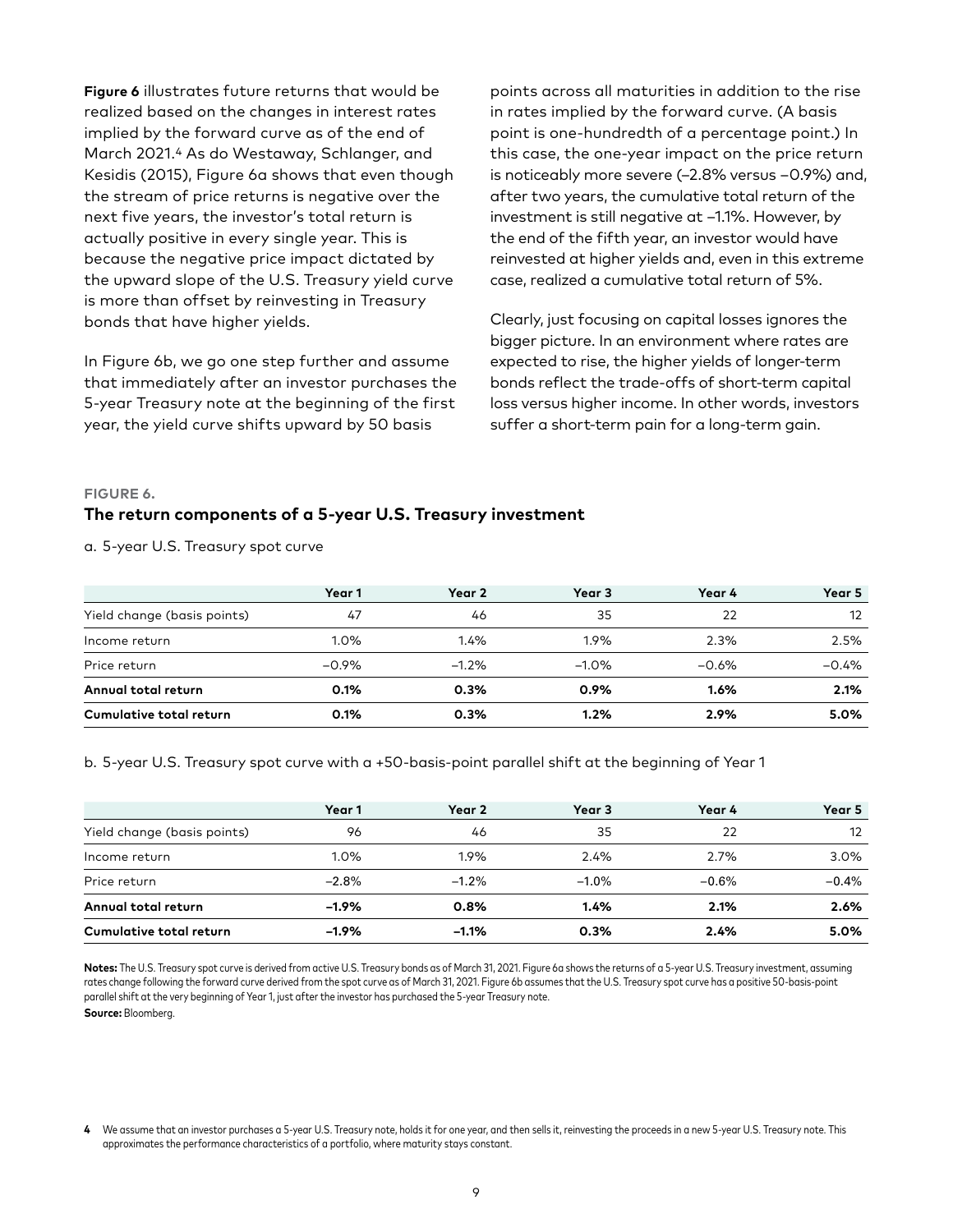Now that we have investigated the possible effect of rising rates on the total return of bonds for medium- to long-term investors, we look at what our VCMM asset return projections tell us for the years to come. That gives us insight into what investors should expect from investing in fixed income assets and the effect of the current yield curve on future returns.

Our projections already have a modest rate increase built in. **Figure 7** shows that, over the next 10 years, the return on bonds is projected to increase from around 0.4% for U.S. bonds (0.6% for global ex-U.S. bonds) on an annualized basis over the next three years—up to 1.9% for U.S. bonds (1.8% for global ex-U.S. bonds) over the full 10-year period. This is consistent with an upward sloping yield curve.

Against a backdrop of lower yields across the curve, as we would have expected, these return forecasts are lower than the historical average. As explained by Philips et al. (2014), global ex-U.S. bonds are able to offset some risk specific to rising U.S. rates because of diversification that arises from imperfect correlations of interest rate movements in other countries.

Despite current conditions and the lower-thannormal expected bond returns, we still believe that bonds are likely to remain one of the best diversifiers of equity market risk and that they will likely provide downside protection to investors in balanced portfolios over the long term. We expand on this point in the next section.

# **FIGURE 7. Distribution of annualized returns for U.S. and global ex-U.S. bonds over different time horizons**



Notes: The figure uses VCMM simulations as of March 31, 2021, and forecasts are in USD. The historical average is the mean over the last 20 years from March 31, 2001, to March 31, 2021. U.S. bonds are represented by the Bloomberg U.S. Aggregate Index and global ex-U.S. bonds by the Bloomberg Aggregate ex-USD Total Return Index (Hedged USD). **Source:** Bloomberg.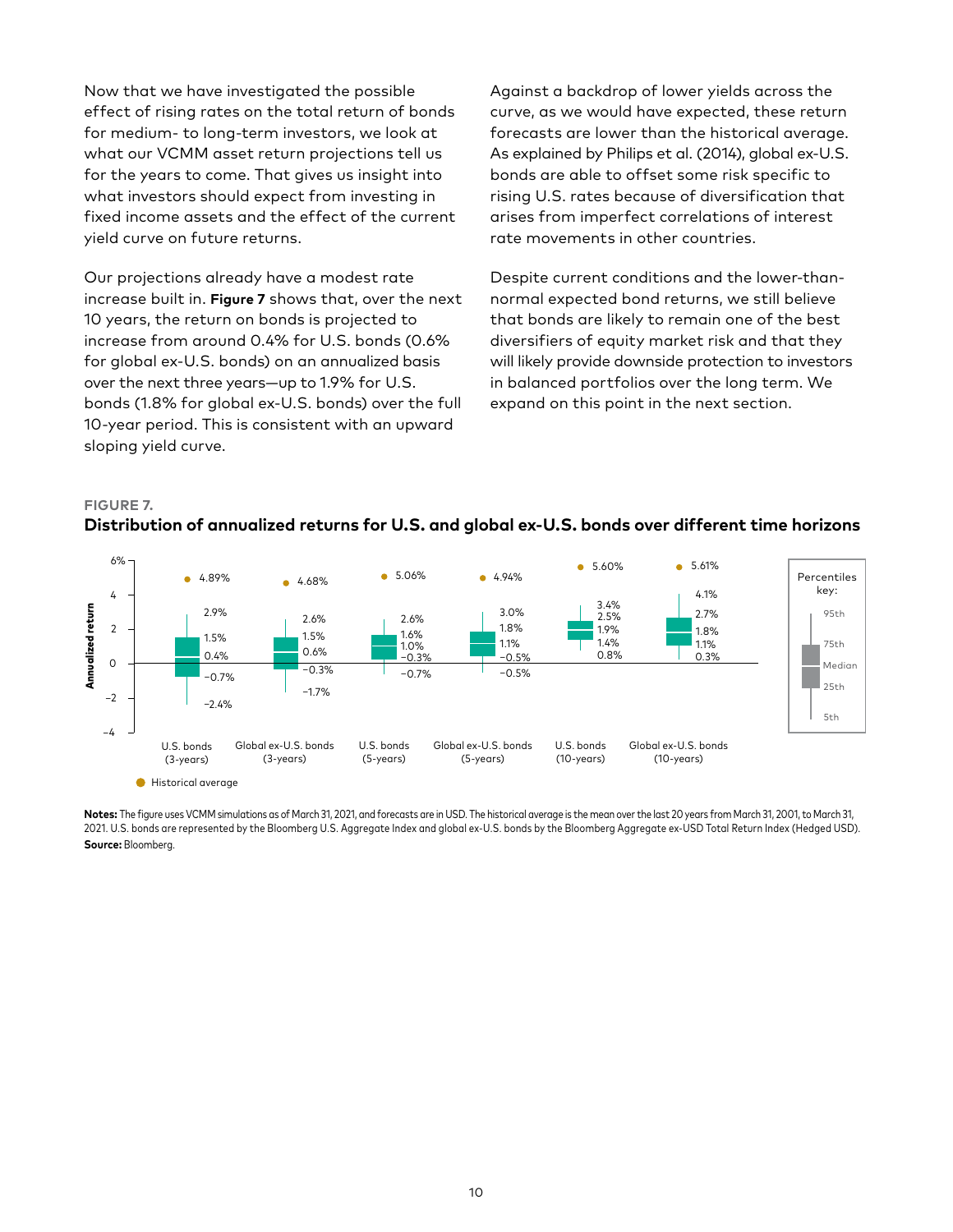# Bond returns when equities fall in the lowyield environment

Figure 2 showed that during periods of equity market stress, measured as the worst decile of monthly U.S. equity returns, high-quality fixed income historically has acted as ballast, providing positive returns. However, in that analysis, we included all periods, independent of their yield environment.

Given the current low-yield environment, it would be sensible to question whether our earlier conclusions extend to low-yield environments as well. The simple answer is yes: In low-yield environments, high-quality bonds have actually offered more downside protection.

**Figure 8** takes the worst decile of equity monthly returns and puts them into two groups, based on the level of the U.S. federal funds target rate.5 The first thing to note is that, regardless of the federal funds rate, the overall trend prevails: When equities are underperforming, bonds can offer better returns. However, this pattern is accentuated when the federal funds rate is lower, with equity returns more negative and bond returns more positive.<sup>6</sup>

#### **FIGURE 8.**

**Median return of various asset classes during the worst decile of monthly U.S. equity returns split by yield environment from January 1988 to March 2021**



Federal funds target rate below 2.5%

Federal funds target rate above 2.5%

Notes: Emerging-market equities are represented by the MSCI Emerging Markets Index; global ex-U.S. equities by the MSCI AC World ex-USA Index; U.S. equities by the Dow Jones U.S. Total Stock Market Index; U.S. REITs by the FTSE/NAREIT Real Estate Index; U.S. dividend equities by the Dow Jones U.S. Select Dividend Index; commodities by the Bloomberg Commodity Index; U.S. high-yield bonds by the Bloomberg U.S. Corporate High Yield Bond Index; emerging-market bonds by the Bloomberg EM USD Sovereign Index; floating rate bonds by the Credit Suisse Leveraged Loan Index; U.S. cash by the U.S. Government 3-Month T-Bill Yield; U.S. corporate bonds by the Bloomberg U.S. Corporate Index; global ex-U.S. bonds by the Bloomberg Global Aggregate ex-USD Bond Index; U.S. bonds by the Bloomberg U.S. Aggregate Bond Index; U.S. municipal bonds by the Bloomberg Municipal Bond Index; and U.S. Treasury bonds by the Bloomberg U.S. Treasury Bond Index. The federal funds target rate is the upper boundary of the target range where applicable. All data begin in January 1988, other than the Dow Jones U.S. Select Dividend Index, which begins in January 1992; the Bloomberg Commodity Index, which begins in February 1991; the Bloomberg U.S. Corporate High Yield Bond Index, which begins in February 1988; the Credit Suisse Hedge Fund Index, which begins in January 1994; the Bloomberg EM USD Sovereign Index, which begins in January 1993; and the Bloomberg Global Aggregate ex-USD Bond Index, which begins in January 1990 (unhedged) and February 1990 (hedged). Sources: Bloomberg and FactSet.

**6** These findings are consistent with the results in Renzi-Ricci and Baynes (2021), where the authors focused on the diversification benefits of bonds in the low-yield environment in the U.K. and Germany.

**<sup>5</sup>** The 2.5% threshold is used because it is approximately the median of the federal funds rate in the worst decile of months. After grouping the data with this threshold, we have 20 months of data in which the federal funds rate is below 2.5% and 21 months in which it is above 2.5%.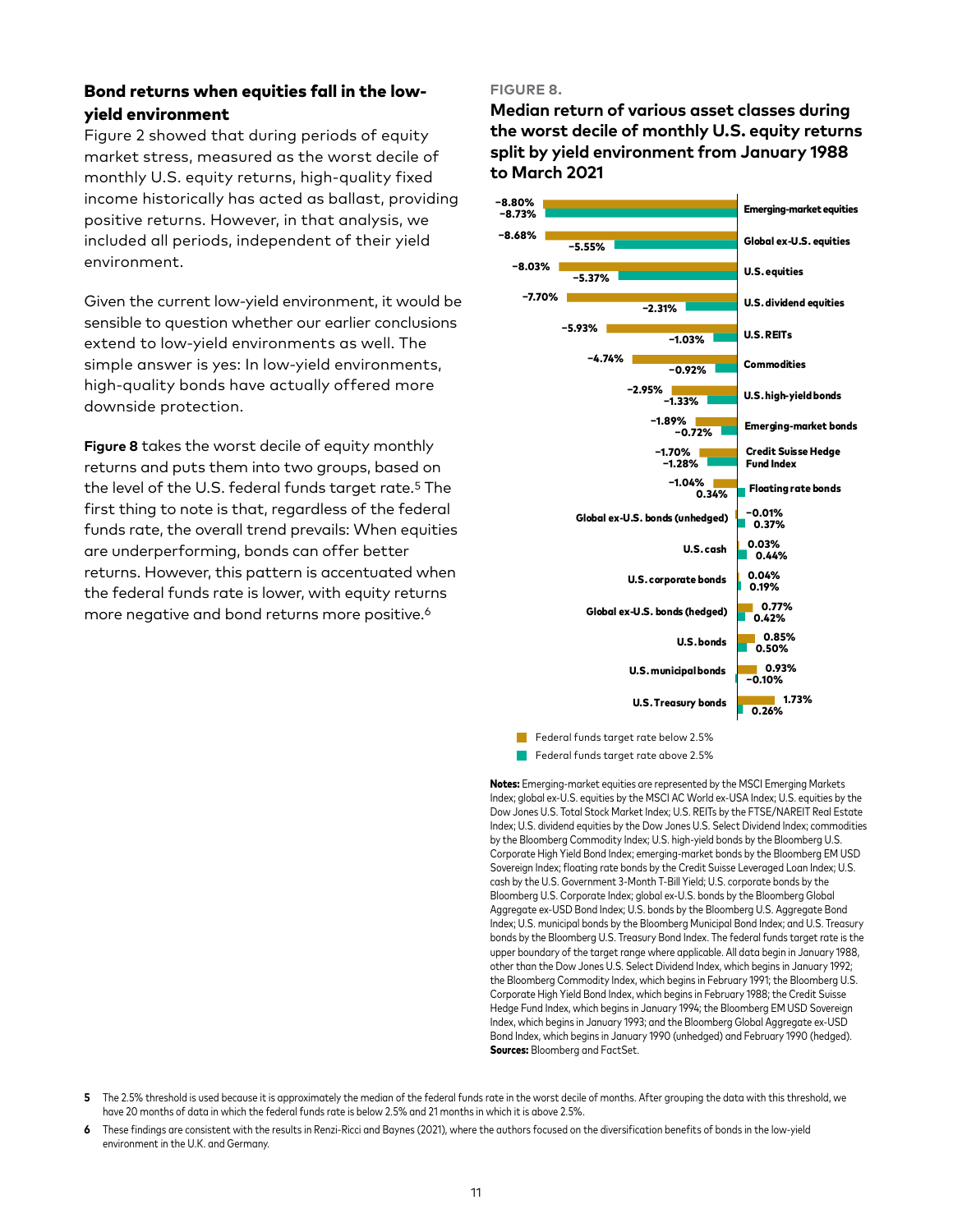Now that we have explored the historical performance of bonds when equities nosedive, we turn to our VCMM projections to assess how this relationship might persist for certain asset classes in the future, since we do forecast that the lowyield environment will persist. In **Figure 9**, based on annualized return projections and examining the worst decile of years for U.S. equity returns over the next 10 years, we compute the median return for numerous other asset classes.7 These returns are then converted from yearly to monthly returns to maintain consistency.8

The trend that we noticed using historical data in Figures 2 and 8 also emerges when we use VCMM projections: Equity underperforms and the safer bonds (U.S. bonds, global ex-U.S. bonds, and U.S. Treasury bonds) offer the best return. Riskier bonds (emerging-market government bonds and U.S. high-yield bonds) are somewhere in the middle in terms of performance.

#### **FIGURE 9.**

**Median monthly returns of various asset classes during the worst decile of annualized U.S. equity returns across VCMM simulations over the next 10 years**



Notes: We use VCMM simulations as of March 31, 2021, and forecasts are in USD. For the indexes underlying asset classes, see the Appendix. Source: Vanguard.

**8** It is worth noting that since the forecasted data were yearly (not monthly, as was the case for the historical data for Figures 2 and 8), these returns are less extreme because the data are less granular and the worst returns are averaged out over the course of a year.

**<sup>7</sup>** We currently do not provide VCMM projections for all the asset classes reported in Figure 8. That is why Figure 9 shows a smaller set of asset classes.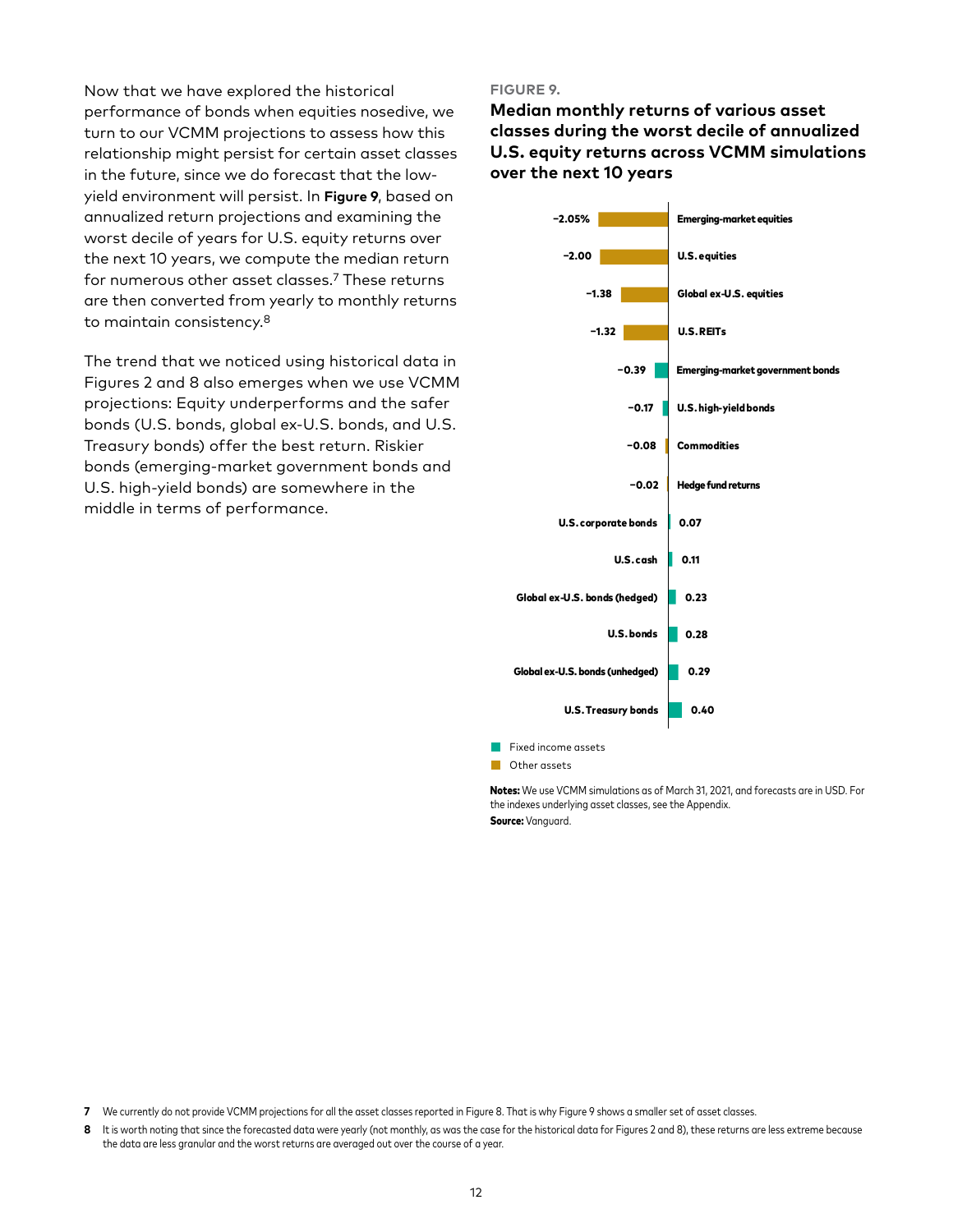# The elephant in the room: Inflation

In 2020, global economies suffered a major setback because of COVID-19. As a result, U.S. inflation fell to about 0.5% in the second quarter of 2020 before rapidly increasing in the first quarter of 2021. We expect both headline and core U.S. inflation to decline in the months ahead and moderate as the temporary drivers run their course. Specifically, we expect two key factors to drive inflation in the coming months:

- Base effects—the comparison of prices this year with their low levels a year earlier: The U.S. Personal Consumption Expenditures (PCE) Price Index began to rise in the second half of 2020, after its decline earlier in the year. The low base of inflation in the first half of 2020 is one transitory reason to have expected the high levels of inflation in the first half of 2021. Because PCE recovered in the second half of 2020, we expect inflation to decline from its peak in the second half of 2021 into 2022.
- A mismatch in supply and demand: As the pandemic shuttered economic activity, demand and supply for goods and services dried up. Demand began to increase as the economy reopened and consumers had cash from government stimulus programs to spend. However, supply took longer to get back to prepandemic levels. This mismatch in supply and demand could have helped push prices higher. We expect this mismatch to lessen, allowing prices to return to more normal levels.

For these reasons, as shown in **Figure 10**, we expect that headline inflation, as measured by PCE, will have peaked just below 4.2% as of July 2021 before peaking at the same level in October 2021. We expect core PCE, which excludes more volatile food and energy prices, to peak at just above 4.3% in November. These figures reflect comparisons with index levels from the same month a year earlier.

#### **FIGURE 10. U.S. PCE and core PCE forecasts**



Notes: Data are as of July 31, 2021. The dotted lines represent our forecast for the inflation index. The forecast is obtained from Vanguard proprietary inflation forecasting models. Core PCE removes the more volatile food and energy components of inflation.

**Sources:** Moody's Data Buffet and Refinitiv.

Longer term, Vanguard expects inflation to moderate after peaking in the fourth quarter of 2021, with headline PCE declining to between 1.5% and 1.8% in the second half of 2022. We expect core PCE to fall below 2% in the second half of 2022 but stay above the headline PCE level, between 1.8% and 2%.

What does this imply for investors' portfolios? Higher inflation brings with it the prospect of near-term pain for investment portfolios, with prices on existing bonds pressured as investors seek new bonds with higher yields and with stocks appearing less attractive on a relative basis. A sustained rise in inflation would eventually mean that the Federal Reserve raises interest rates from near zero. Because interest rates have been so low for so long, adjusting to this new reality will take time. However, we would expect the impact on asset returns to last only as long as the inflation shock persists. Portfolios can be in position to recover over the medium term as inflation levels return to near the Fed's 2% target.

We do not anticipate a return to an extreme scenario of ever-accelerating inflation, in which markets can't keep up despite their pricing attempts. The Fed and central banks around the developed world appreciate the dangers of runaway inflation and would work to counter it.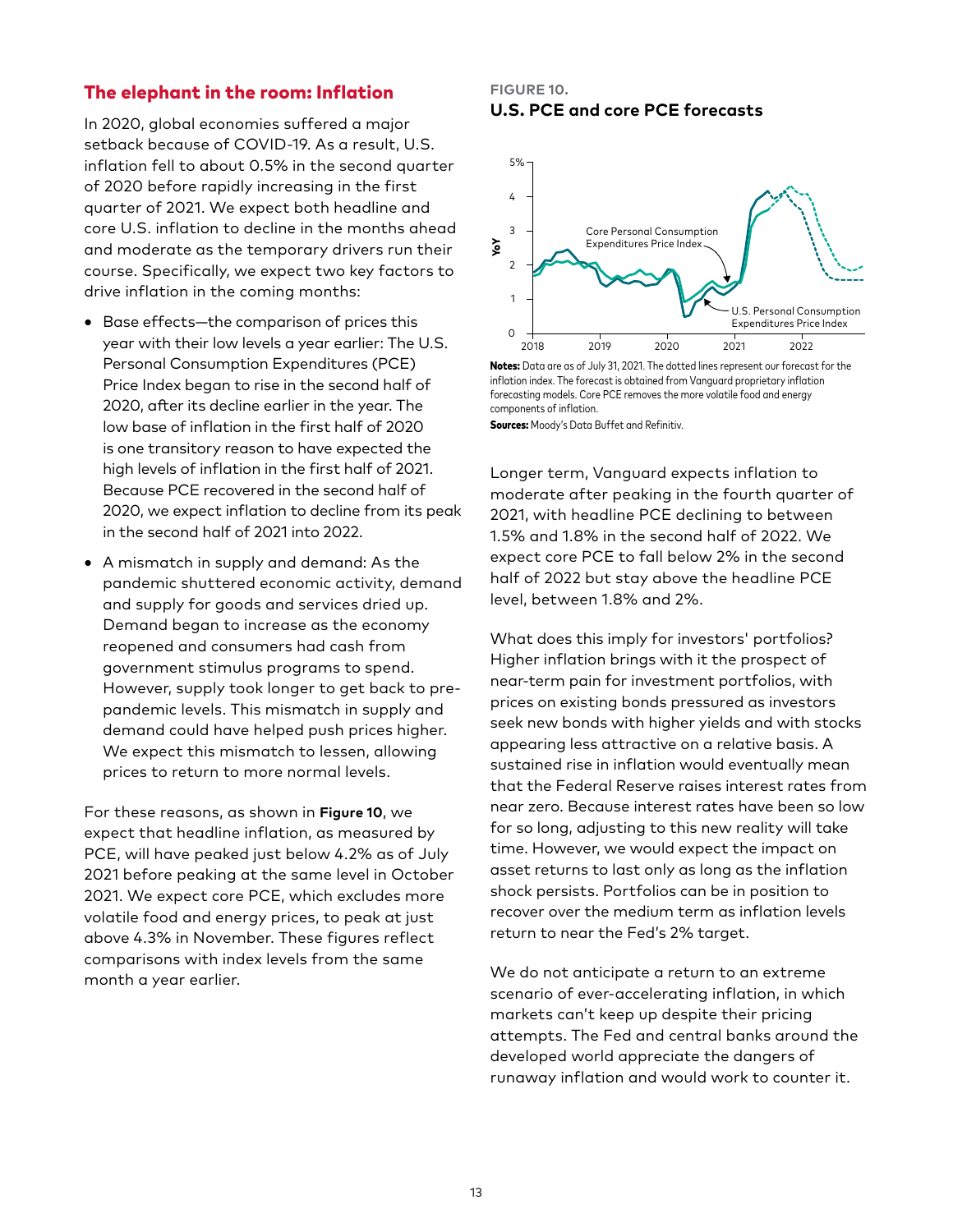## Debunking a few misconceptions about bonds

In a low-rate environment, investors may worry about the low level of income from investing in bonds. For this reason, it is often tempting to move toward high-income securities and use them as replacements for bonds. We debunk some common myths about income and fixed income securities.

**Myth 1.** High-dividend stocks substitute for bonds in today's environment.

High-dividend stocks are indeed expected to generate higher income than some other types of stocks, which can invite comparison with bonds. However, the risk profiles of high-dividend stocks and those of bonds are completely different. In fact, bonds are held in a multi-asset portfolio to diversify equity risk. As we can see from Figure 8, for instance, U.S. dividend equities have had negative returns similar to those of other equities during periods of worst performance for U.S. equities. This is to be expected, since their risk profile is that of an equity, and therefore they do not serve as a substitute for bonds. This does not mean that high-dividend stocks do not belong in a portfolio, just that they cannot be used as a substitute for fixed income.

**Myth 2.** If I am not greatly worried about stock volatility because my dividend income is more than adequate for my needs, there is no reason to own bonds.

An investor's asset allocation should be aligned with the individual's goals and risk tolerance and should be based on the total return of the investment rather than just the dividend component (Bupp et al., 2021). Holding a 100% equity portfolio may cause a risk-averse investor to sell equities during times of market distress, when the prices are lowest. Thus, aligning the portfolio with risk tolerance and one's goals helps maintain discipline and helps the investor avoid rash decisions. An investor with very high risk tolerance might indeed find optimal a portfolio with very limited or even no fixed income exposure. However, sufficient dividend income itself does not imply that one should not hold bonds.

**Myth 3.** If the equity downside protection feature of bonds disappeared, there would be no role for bonds in a portfolio.

Even if bonds played a lesser role in diversifying equity risk and acting as a buffer when equities struggle, not every investor would invest only in equities and risky assets. Investors with higher risk aversion, who can tolerate only reasonably low levels of volatility—as well as investors who are primarily interested in capital preservation or who have liability-driven goals—would still hold a significant portion of their portfolio in fixed income assets. This is simply because bonds reduce the dispersion of possible future outcomes, thus making the portfolio more suitable for those who cannot handle high levels of uncertainty.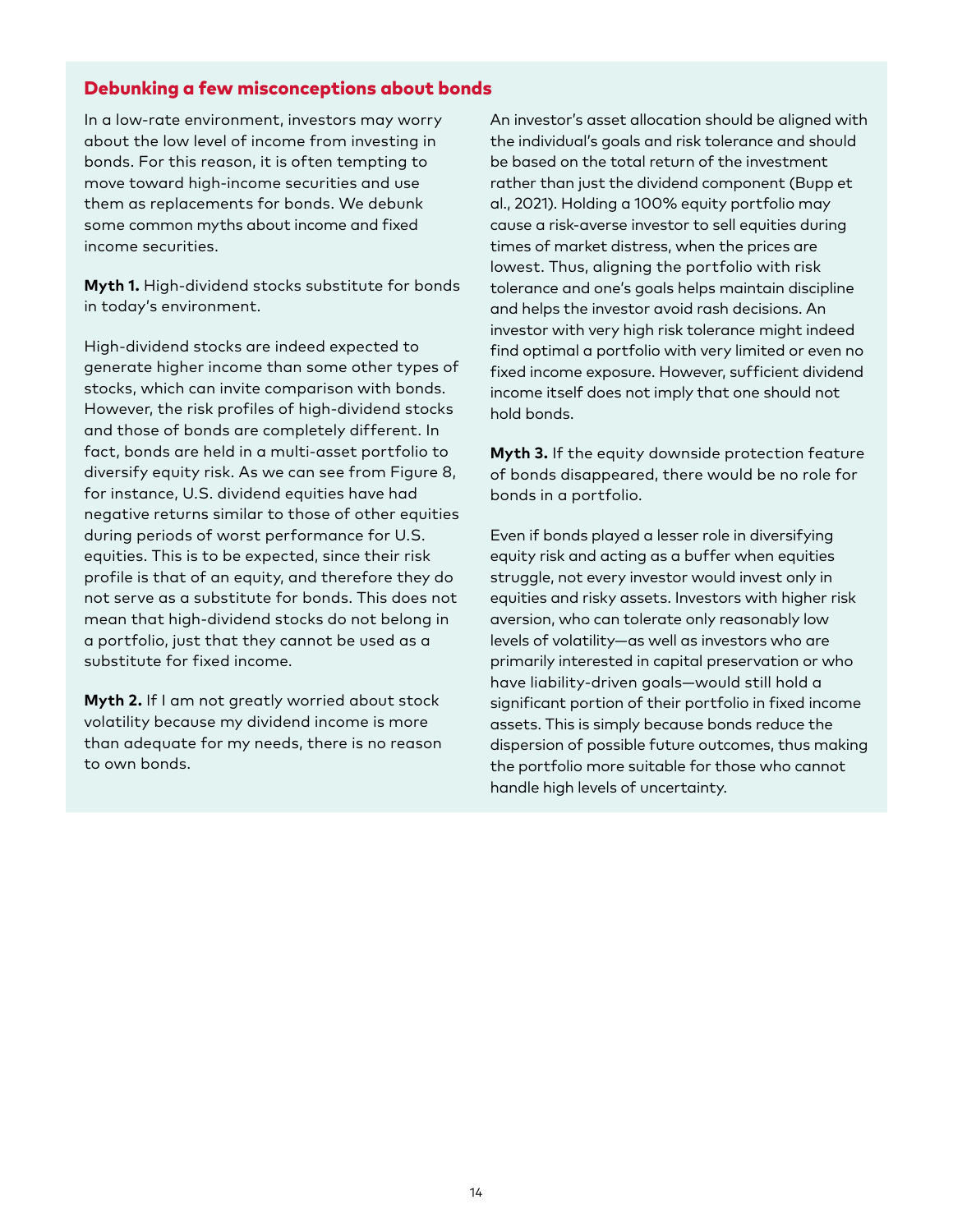# Practical portfolio applications for financial advisors

We have shown how the diversification properties of bonds hold even when yields are low and that longer-term investors should not worry about rising rates and higher inflation expectations. In this section, we discuss some practical implications and what they mean for investors' portfolios. We compare two portfolios: one a "typical" U.S. advisor portfolio and one an optimized portfolio constructed using the Vanguard Asset Allocation Model (VAAM), our model for building portfolios based on full-scale optimization (see Aliaga-Díaz et al., 2020).

In the first quarter of 2021, we saw a continuation of trends from the last quarter of 2020. Risk assets continued to rally, which resulted in a continued expansion in valuations and a compression of credit spreads across most markets. Specifically, in the first quarter of 2021 we saw larger valuation expansions in equity markets outside the U.S., causing global ex-U.S. equity return expectations to decline faster than their U.S. counterparts. Also, our

outlook for lower-trend GDP growth and its impact on corporate revenue growth leads to a guarded outlook for global equities. We expect global equities to return 3.9%–5.9% over the next decade, based on VCMM projections. Further, we still do not expect the trends that have defined the last decade to persist. Namely, we expect equity markets outside the U.S. to outperform, largely because of lower valuations and a higher dividend yield.

VAAM uses VCMM return forecasts over the next 10 years, which price in the current low yields and the chance of a rise in rates. This comparison allows us to assess the portfolio tilts that could be made to improve the outlook for an investor, given the current market environment.

For fairness, the optimized portfolio is calibrated to a level of risk aversion that incorporates a 60% equity allocation—the same as the typical advisor portfolio—and both portfolios contain the same assets. The optimized portfolio is subject to some relative constraints and requires a minimum of 2% allocation to cash for rebalancing purposes. We show both portfolios in **Figure 11**.

#### **FIGURE 11.**

# **Asset allocations for an optimized portfolio versus a "typical" U.S. advisor portfolio with 60% equity holdings**

a. Optimized portfolio



b. U.S. advisor portfolio

**Notes:** VCMM simulations are as of March 31, 2021, in USD and use a 10-year investment horizon. The following constraints apply for the optimized portfolio: Emerging-market equity is no more than 20% of total equity; U.S. equity is at least 60% of total equity; U.S. high-yield bonds make up no more than 70% of the combined weight of U.S. credit bonds and U.S. high-yield bonds; U.S. high-yield bonds plus U.S. credit bonds are no more than 50% of total bonds; emerging-market government bonds are no more than 30% of total bonds; global ex-U.S. bonds are at least 10% of total bonds; and U.S. cash is at least 2% of the total portfolio. The U.S. advisor portfolio has been created by aggregating all advisors' model portfolios that are part of Vanguard's Portfolio Analytics & Consulting (PA&C) service in the United States as well as Vanguard's Online Portfolio Analytics Tool. Advisors' portfolios are aggregated by equally weighting each advisor's portfolio across every asset class. Vanguard's PA&C was servicing around 14,000 different portfolios as of January 2019. **Source:** Vanguard.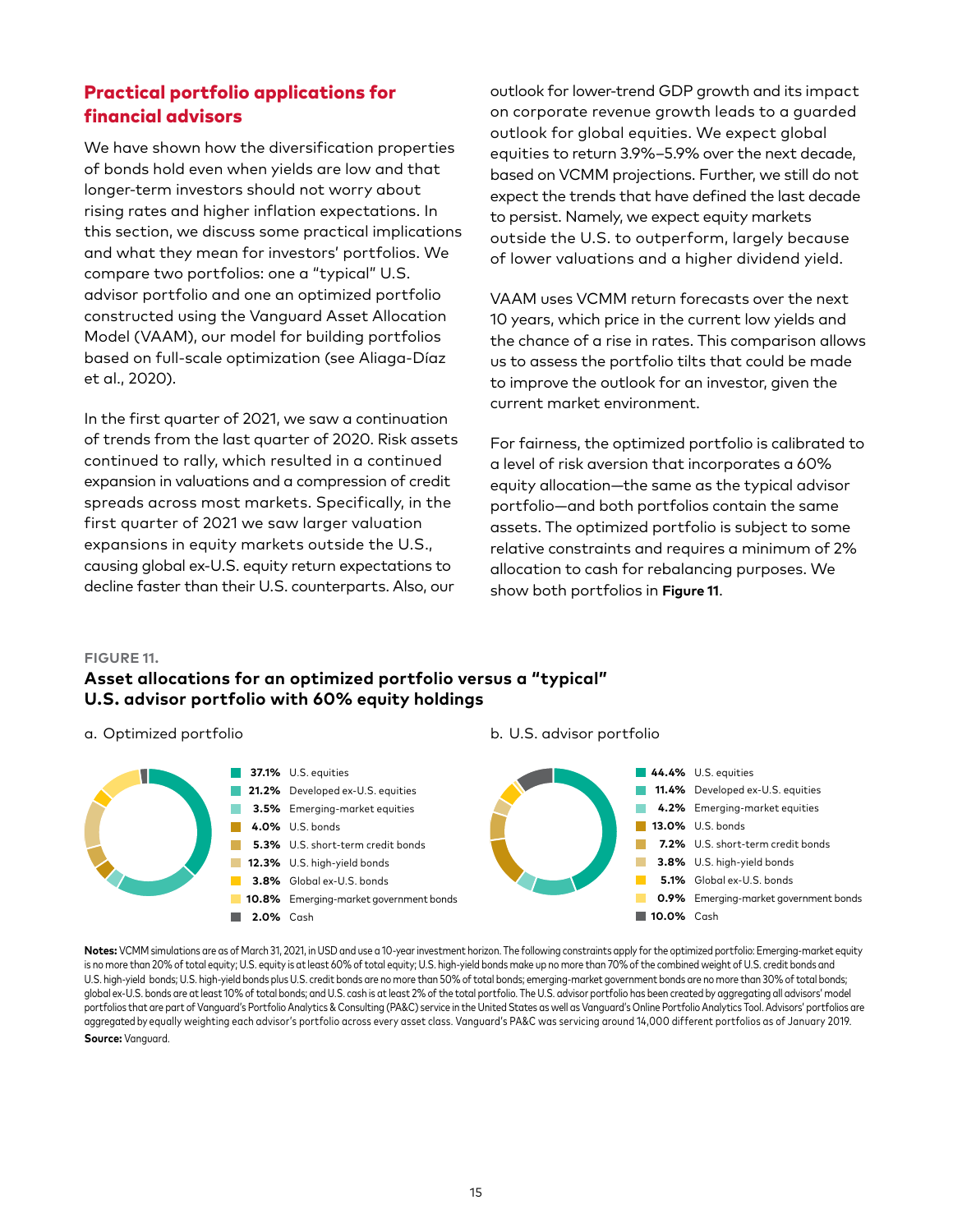Though the focus of this paper is on the role of fixed income, we do offer one quick note on the equity allocation. Our optimized portfolio suggests that advisors could be overweighting U.S. equities. A higher developed-economy ex-U.S. equity allocation would be more suitable given our forecasts, which predict the annualized 10-year median return for developed ex-U.S. equities at 6.7% versus 3.6% for U.S. equities.

As for fixed income, we note that a typical U.S. advisor could actually shift some of the fixed income holdings out of safer U.S. bonds, for which we predict an annualized 10-year median return of 1.9%, and into slightly riskier fixed income assets such as U.S. high-yield bonds and emerging markets government bonds. We expect a median return of 2.7% for U.S. high-yield bonds and 2.6% for emerging markets government bonds. Importantly, we find that certain high-yielding assets, such as U.S. high-yield corporates and emerging markets government bonds, have non-zero weights in an optimized portfolio from a total return perspective, given their risk-return trade-offs.

To demonstrate the outperformance of the optimized portfolio in **Figure 12**, we report the distribution of the portfolios' returns and the accompanying volatility based on our forecasts over the next 10 years.

#### **FIGURE 12.**

**Distribution of annualized returns and median volatility for an optimized portfolio versus a "typical" U.S. advisor portfolio with 60% equity holdings** 



Notes: We use VCMM simulations as of March 31, 2021, in USD using a 10-year investment horizon. The following constraints apply for the optimized portfolio: Emerging-market equity is no more than 20% of total equity; U.S. equity is at least 60% of total equity; U.S. high-yield bonds make up no more than 70% of the combined weight of U.S. credit bonds and U.S. high-yield bonds; U.S. high-yield bonds plus U.S. credit bonds are no more than 50% of total bonds; emerging-market government bonds are no more than 30% of total bonds; global ex-U.S. bonds are at least 10% of total bonds; and U.S. cash is at least 2% of the total portfolio. Source: Vanauard.

In Figure 12, we immediately notice that the median return of the optimized portfolio is greater than the advisor's portfolio (4.4% versus 3.9%). However, this does come with additional volatility (10.7% versus 9.7%). As a result, the optimized portfolio has a larger median Sharpe ratio than the advisor's portfolio (0.23 versus 0.20). Last but not least, the 5th percentile return of the optimized portfolio is higher than that of a typical portfolio.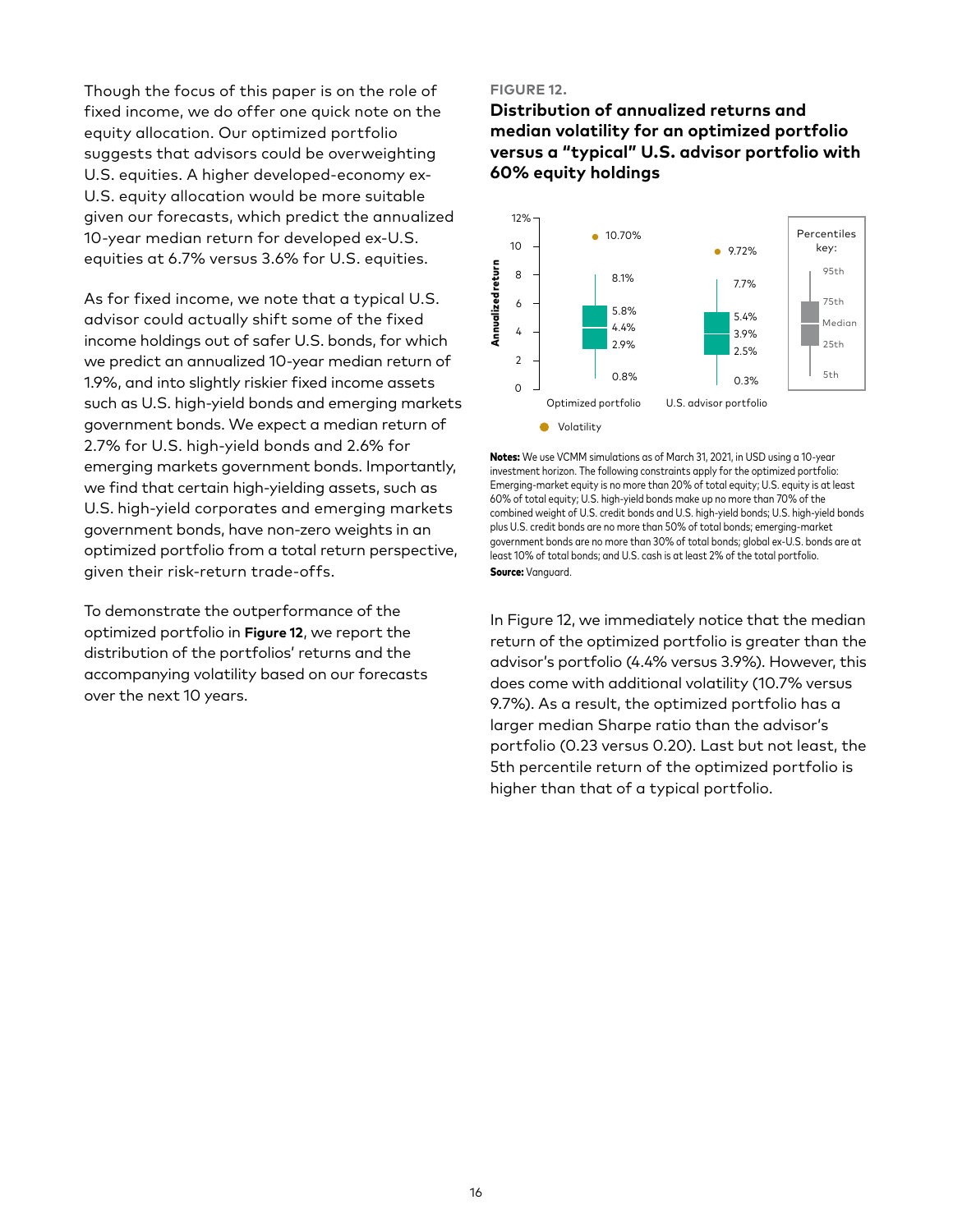Volatility is commonly used to quantify the risk of a portfolio, but there are other important risk dimensions to consider. One important measure is the maximum drawdown (the largest peak-totrough decline over the investment horizon) of a portfolio. This measure of downside risk is worth considering, especially for investors who cannot bear shorter-term losses in their portfolio. In **Figure 13**, we show the distribution of the maximum drawdown for both portfolios.

#### **FIGURE 13.**

## **Distribution of maximum drawdowns for an optimized portfolio versus a "typical" U.S. advisor portfolio with 60% equity holdings**



Notes: We use VCMM simulations as of March 31, 2021, in USD using a 10-year investment horizon. The following constraints apply for the optimized portfolio: Emerging-market equity is no more than 20% of total equity; U.S. equity is at least 60% of total equity; U.S. high-yield bonds are no more than 70% of U.S. credit bonds plus U.S. high-yield bonds; U.S. high-yield bonds plus U.S. credit bonds are no more than 50% of total bonds; emerging-market government bonds are no more than 30% of total bonds; global ex-U.S. bonds are at least 10% of total bonds; and U.S. cash is at least 2% of the total portfolio.

#### Source: Vanguard.

In this case, we see that the optimized portfolio has marginally greater drawdowns than the advisor's portfolio, suggesting that the optimized portfolio delivers in expected performance while exposing the investor to marginally more drawdown risk.

However, one advantage of using an expected utility maximization approach such as VAAM for constructing optimized portfolios is that two or more portfolios can be directly compared by computing their expected utility. In fact, the utility score captures both risk and return trade-offs in a single measure. The portfolio with the largest expected utility is deemed optimal.

Utility scores do not have any economic meaning, however—they are mathematical artifacts. The certainty equivalent (CE) allows us to compare the relative preference for different portfolios for an investor with a given level of risk aversion. Specifically, the CE is the guaranteed return that an investor would accept, rather than receive a potentially higher but uncertain return in the future. In our case, the difference in CE between the optimized portfolio and the advisor's portfolio is 0.45% per year. This means that, all else being equal, an investor would require 0.45% of riskfree return per year in addition to the return from the advisor's portfolio in order to find it as desirable as the optimized portfolio.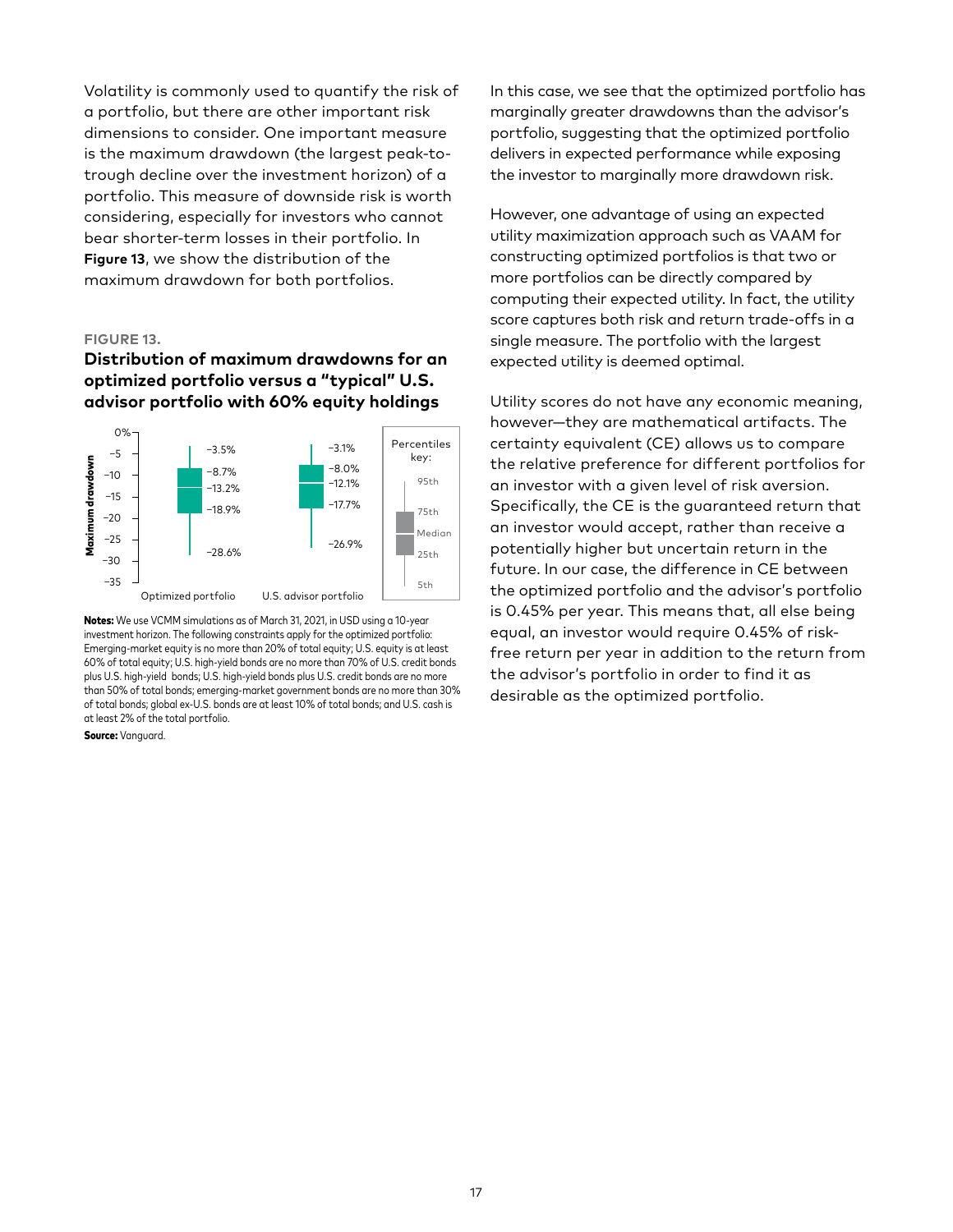# Conclusion

Given today's low-yield environment and associated low expected fixed income returns, investors are questioning the role of bonds in a portfolio. To be clear, the role of bonds is to act as ballast and provide downside protection during equity market drawdowns, rather than to generate outsized returns. Moreover, high-quality bonds have, on average, generated positive returns in both lowrate and high-rate environments. This key feature of bonds is even more important when the odds of an equity market correction are higher than normal, such as in the current environment.

While it is notoriously difficult to predict when rates will rise, it is critical to remember that rising rates result in short-term capital losses but long-term higher income. Very often, investors neglect the importance of the latter.

Given our market outlook and the current environment, we find that non-U.S. bonds and equities can add value to a portfolio based on their risk, return, and correlation properties. Also, certain high-yielding fixed income assets such as U.S. high-yield corporate bonds and emerging-market government bonds do have non-zero weights in an optimized portfolio. However, it is vital to construct such portfolios using a robust framework in order to manage drawdown risk and increase expected returns at the same time.

## References

Aliaga-Díaz, Roger, Giulio Renzi-Ricci, Ankul Daga, and Harshdeep Ahluwalia, 2020. Portfolio Optimization With Active, Passive, and Factors: Removing the Ad Hoc Step. *The Journal of Portfolio Management* 46(4): 39–51.

Bupp, Jacob, David Pakula, Ankul Daga, and Andrew S. Clarke, 2021. *Total-Return Investing: A Smart Response to Shrinking Yields.* Valley Forge, Pa.: The Vanguard Group.

Davis, Joseph, Roger A. Aliaga-Díaz, Peter Westaway, Qian Wang, Andrew J. Patterson, Kevin DiCiurcio, Alexis Gray, Jonathan Lemco, and Joshua M. Hirt, 2020. *Vanguard Economic and Market Outlook for 2021: Approaching the Dawn.* Valley Forge, Pa.: The Vanguard Group.

Davis, Joseph H., Roger Aliaga-Díaz, Harshdeep Ahluwalia, Frank Polanco, and Christos Tasopoulos, 2014. *Vanguard Global Capital Markets Model.* Valley Forge, Pa.: The Vanguard Group.

Davis, Joseph, Roger Aliaga-Díaz, Donald Bennyhoff, Andrew Patterson, and Yan Zilbering, 2010. *Deficits, the Fed, and Rising Interest Rates: Implications and Considerations for Bond Investors.* Valley Forge, Pa.: The Vanguard Group.

Ilmanen, Antti, 1996. Market's Rate Expectations and Forward Rates. *The Journal of Fixed Income* 6(2): 8–22.

Ilmanen, Antti, 2003. Stock-Bond Correlations. *The Journal of Fixed Income* 13(2): 55–66.

Philips, Christopher B., Francis M. Kinniry Jr., Brian J. Scott, Michael A. DiJoseph, and David J. Walker, 2013. *Risk of Loss: Should the Prospect of Rising Rates Push Investors from High-Quality Bonds?* Valley Forge, Pa.: The Vanguard Group.

Philips, Christopher B., Joseph H. Davis, Andrew J. Patterson, and Charles J. Thomas, 2014. *Global Fixed Income: Considerations for Fixed Income Investors.* Valley Forge, Pa.: The Vanguard Group.

Renzi-Ricci, Giulio, and Lucas Baynes, 2021. *Hedging Equity Downside Risk With Bonds in the Low-Yield Environment.* Valley Forge, Pa.: The Vanguard Group.

Shen, Junying, and Noah Weisberger, 2021. *US Stock-Bond Correlation: What Are the Macroeconomic Drivers?* PGIM Institutional Advisory & Solutions.

Westaway, Peter, Todd Schlanger, and Savas Kesidis, 2015. *Bond Investing in a Rising Rate Environment.* Valley Forge, Pa.: The Vanguard Group.

Westaway, Peter, and Charles Thomas, 2013. *Why Own Bonds When Yields are Low?* Valley Forge, Pa.: The Vanguard Group.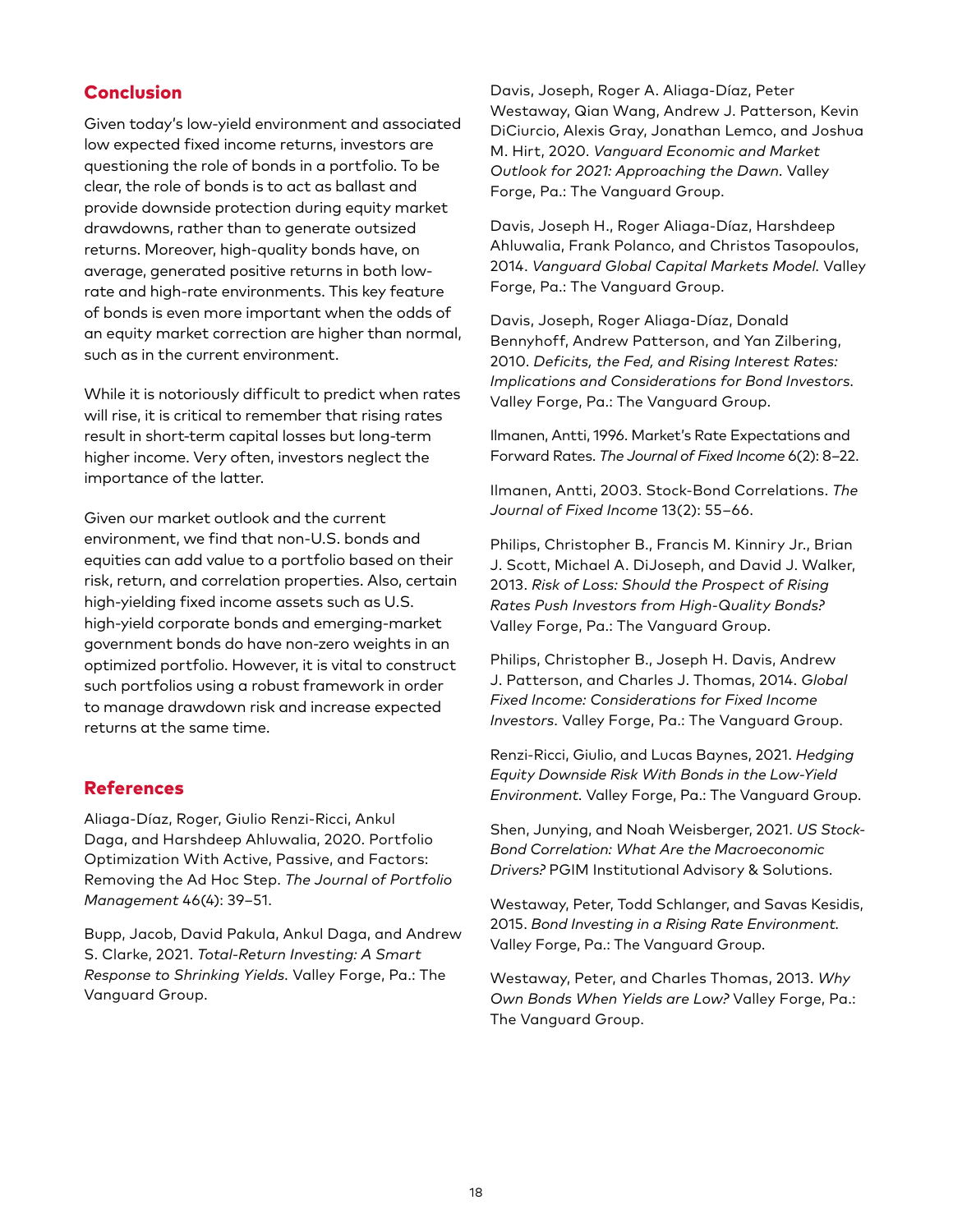# Appendix

About the Vanguard Capital Markets Model

**IMPORTANT: The projections and other information generated by the Vanguard Capital Markets Model regarding the likelihood of various investment outcomes are hypothetical in nature, do not reflect actual investment results, and are not guarantees of future results. VCMM results will vary with each use and over time.**

The VCMM projections are based on a statistical analysis of historical data. Future returns may behave differently from the historical patterns captured in the VCMM. More important, the VCMM may be underestimating extreme negative scenarios unobserved in the historical period on which the model estimation is based.

The Vanguard Capital Markets Model® is a proprietary financial simulation tool developed and maintained by Vanguard's primary investment research and advice teams. The model forecasts distributions of future returns for a wide array of broad asset classes. Those asset classes include U.S. and international equity markets, several maturities of the U.S. Treasury and corporate fixed income markets, international fixed income markets, U.S. money markets, commodities, and certain alternative investment strategies. The theoretical and empirical foundation for the Vanguard Capital Markets Model is that the returns of various asset classes reflect the compensation investors require for bearing different types of systematic risk (beta). At the core of the model are estimates of the dynamic statistical relationship between risk factors and asset returns, obtained from statistical analysis based on available monthly financial and economic data from as early as 1960. Using a system of estimated equations, the model then applies a Monte Carlo simulation method to project the estimated interrelationships among risk factors and asset classes as well as uncertainty and randomness over time. The model generates a large set of simulated outcomes for each asset class over several time horizons. Forecasts are obtained by computing measures of central tendency in these simulations. Results produced by the tool will vary with each use and over time.

### Indexes for VCMM forecasts

**Emerging-market equities** MSCI Emerging Markets Index

**U.S. equities** MSCI US Broad Market Index

**Global ex-U.S. equities** MSCI All Country World ex USA Index

**Developed ex-U.S. equities** MSCI World ex USA Index

**U.S. REITs** FTSE/NAREIT US Real Estate Index

**Emerging-market government bonds** Bloomberg EM USD Sovereign—10% Country Capped

**U.S. high-yield corporate bonds** Bloomberg U.S. High Yield Corporate Bond Index

**Commodities** Bloomberg Commodity Index

**Hedge fund returns** Credit Suisse Hedge Fund Index

**U.S. corporate bonds** Bloomberg U.S. Credit Bond Index

**Global ex-U.S. bonds** Bloomberg Global Aggregate ex-USD Index

**U.S. bonds** Bloomberg U.S. Aggregate Bond Index

**U.S. Treasury bonds** Bloomberg U.S. Treasury Index

**U.S. short-term credit bonds** Bloomberg U.S. 1–3 Year Credit Bond Index

**U.S. cash**

U.S. 3-Month Treasury Bill rate